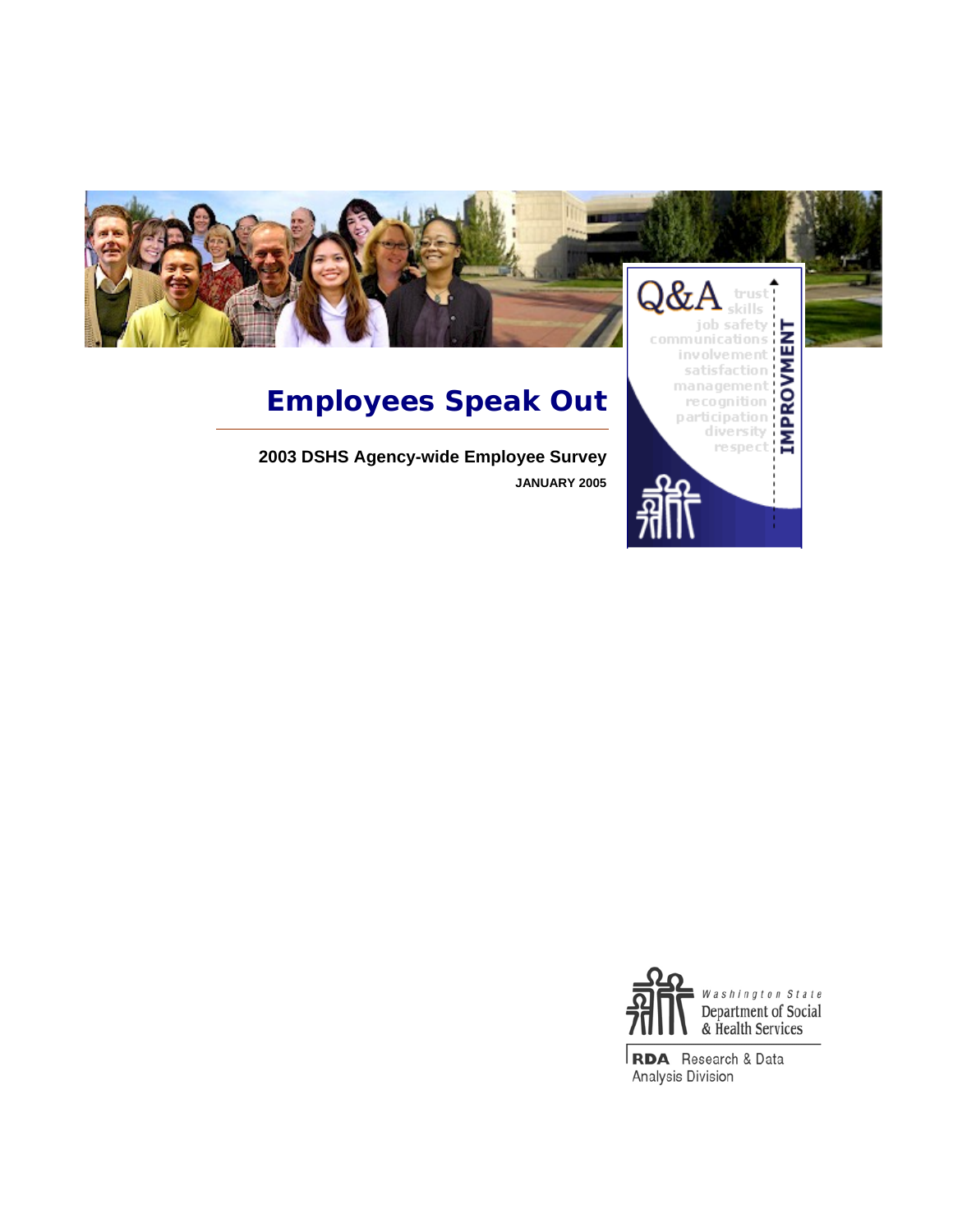## **DSHS Sponsors**

Dennis Braddock *Secretary, DSHS* 

Liz Dunbar *Deputy Secretary, DSHS* 

Uma Ahluwalia *Assistant Secretary, Children's Administration* 

Deborah Bingaman *Assistant Secretary, Economic Services Administration* 

Tim Brown *Assistant Secretary, Health & Rehabilitative Services Administration* 

Kathy Leitch *Assistant Secretary, Aging & Disability Services Administration* 

> Doug Porter *Assistant Secretary, Medical Assistance Administration*

Cheryl Stephani *Assistant Secretary, Juvenile Rehabilitation Administration* 

> Ed Hidano *Director of Integration*

Kathleen Brockman *Chief Administrative Officer, Management Services Administration* 

Elizabeth Kohlenberg *Director, Research & Data Analysis Division* 

Stan Marshburn *Chief Financial Officer, Financial Services Administration* 

#### **Authors**

Nancy Raiha, Ph.D., MSW *Research and Data Analysis* 

Barbara Felver, MES, MPA *Research and Data Analysis* 

## **Contributors**

*Research and Data Analysis:* 

Monica Stanley Debbie Macy Elizabeth Mancuso Warren (Tim) Carter Nora Ellsworth Jung Chong

*Information System Services Division:*  Bill Stender & ISSD Staff

> *Department-wide:* DSHS Employees

|  |  | Dennis Braddock, Secretary*<br>Liz Dunbar, Deputy Secretary | <b>Department of Social and Health Services</b>                                                                                                                                                                                                                                                         |
|--|--|-------------------------------------------------------------|---------------------------------------------------------------------------------------------------------------------------------------------------------------------------------------------------------------------------------------------------------------------------------------------------------|
|  |  |                                                             | <b>Aging &amp; Disability Services Administration</b><br>Kathy Leitch, Assistant Secretary<br><b>Children's Administration</b><br>Uma Ahluwalia, Assistant Secretary<br><b>Economic Services Administration</b><br>Deborah Bingaman, Assistant Secretary<br><b>Health &amp; Rehabilitative Services</b> |
|  |  |                                                             | <b>Administration</b>                                                                                                                                                                                                                                                                                   |
|  |  |                                                             | Tim Brown, Assistant Secretary                                                                                                                                                                                                                                                                          |
|  |  |                                                             | Juvenile Rehabilitation Administration<br>Cheryl Stephani, Assistant Secretary                                                                                                                                                                                                                          |
|  |  |                                                             | <b>Medical Assistance Administration</b><br>Doug Porter, Assistant Secretary                                                                                                                                                                                                                            |

\* Office of the Secretary oversees Internal Quality, Communications and Strategic Partnerships, Loss Prevention and Risk<br>Management, Integration Initiative, Information Services, Legislative Relations, Constituent Services *Management, and Victim/Witness Notification.*

## *The DSHS Mission*

*To improve the quality of life for individuals and families in need.* 

*We will help people achieve safe, self-sufficient, healthy and secure lives.*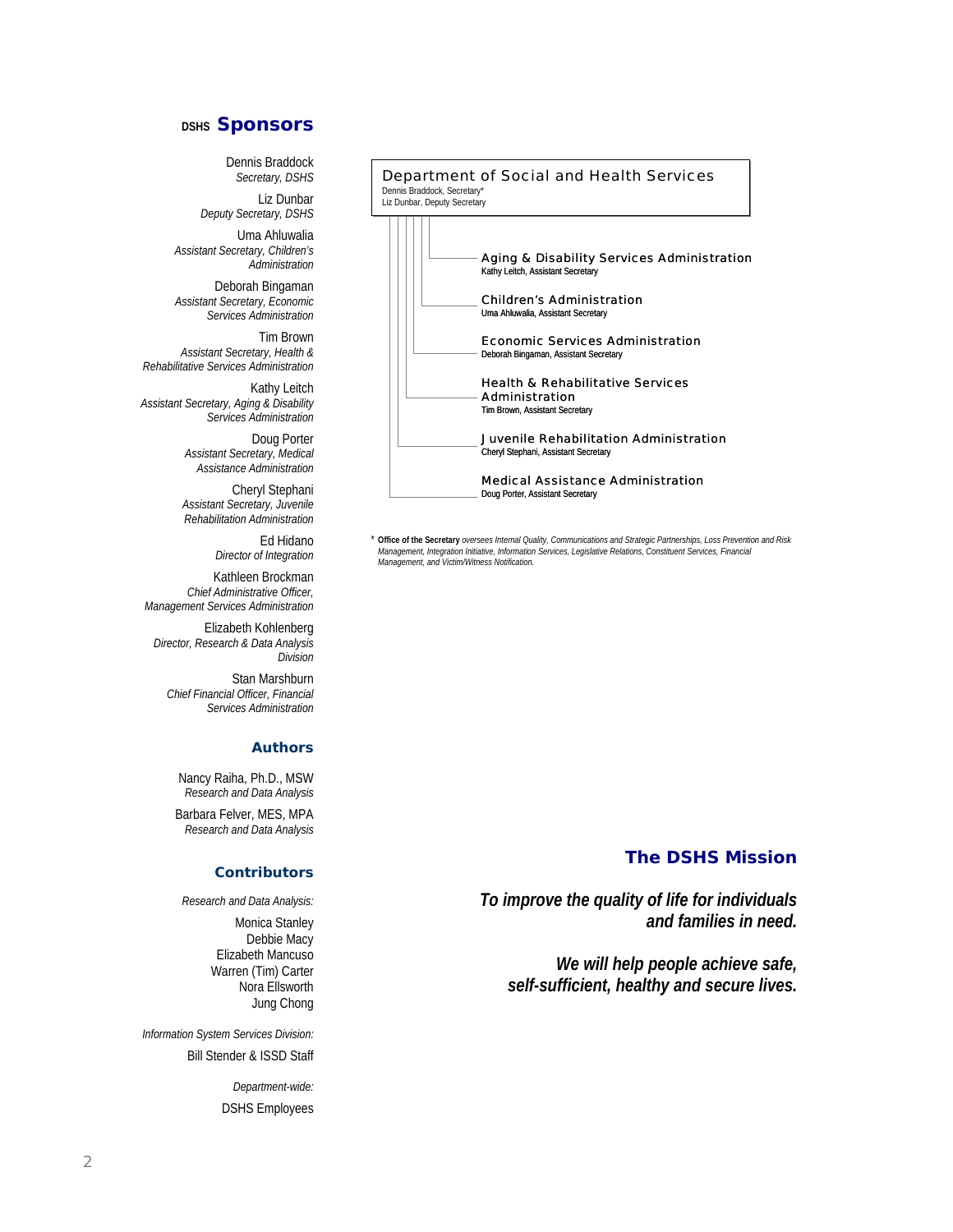# **Employee Survey Highlights**



Dennis Braddock **Secretary** 

*– Presenting a DSHS Performance award to Valerie Marshall, Foster Care Recruitment Specialist in Spokane* It is the employees of DSHS who ultimately make the agency run and provide day-to-day access to services for our clients. I am very proud to stand among you and am pleased to receive – and initiate measures to incorporate – the feedback you have provided through our recent employee survey. We find that in the past four years, we've made progress in:

- \ Providing feedback on work performance *(Up 4%)*
- $\triangle$  Sharing information, even when news is bad  $(\nu_p 3\%)$
- \ Coaching our employees so customer service improves *(Up 3%)*

We find – consistent with earlier surveys – we also achieve high scores for:

- $\blacksquare$  Employee competence
- $\blacktriangle$  A positive work environment
- $\triangle$  Satisfaction with job characteristics

As in any organization, we still have work to do. The input you've provided suggests we need to work on:

- $\triangle$  Communication management communicating to staff and listening to staff concerns
- A Advancement, hiring and recognition
- **Perception of senior management**
- ▲ Policies, procedures and resources
- $\blacksquare$  Defined goals
- Accessible, useful client data

I encourage you to read the information that follows and focus on all of these areas. Maintain a steady course where we're doing well, resolve issues and concerns where we're falling short, and continue to provide feedback as we work throughout the organization to structure the DSHS to come.

Wer Pall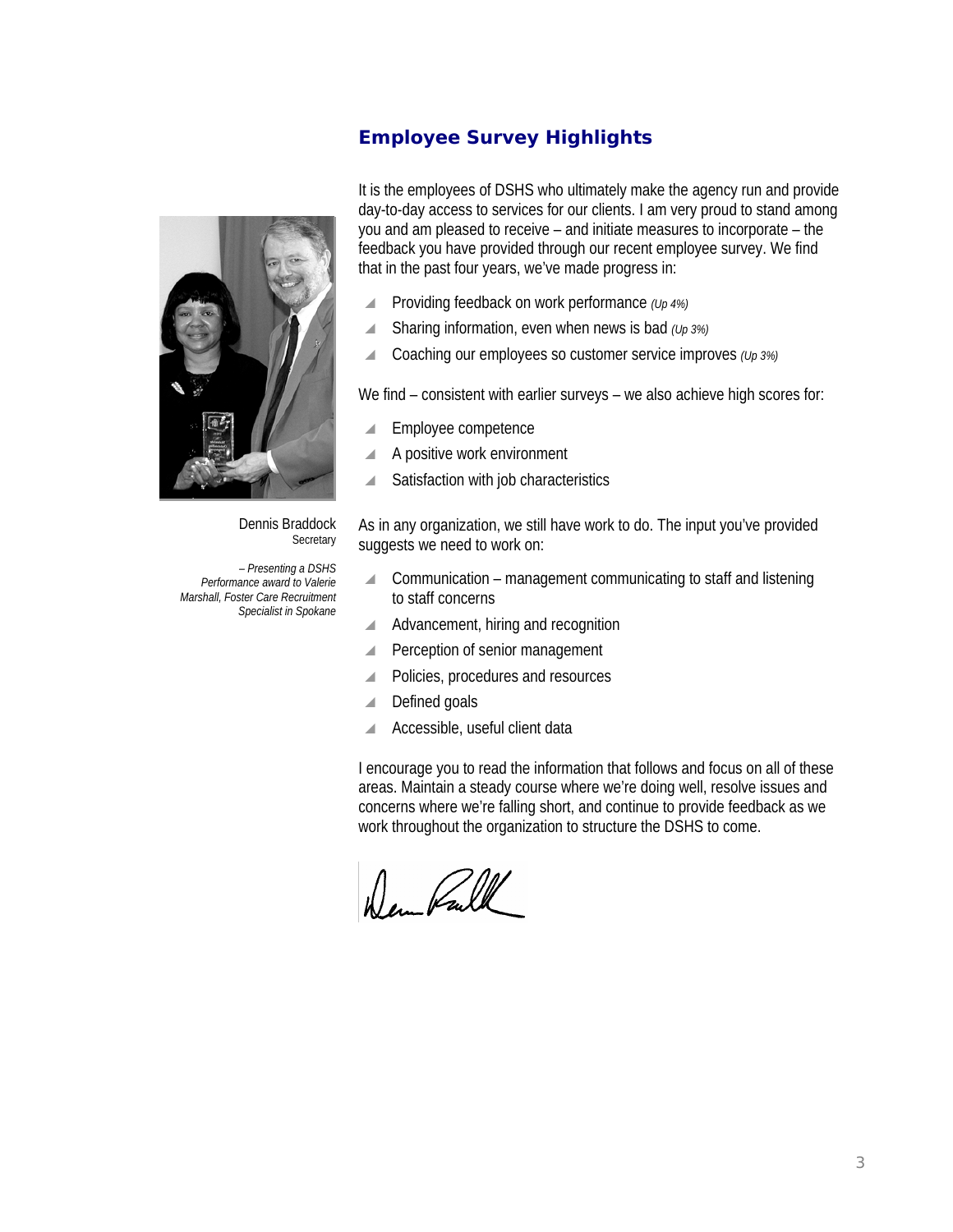

## **About the Survey**

The DSHS Employee Survey was designed to meet both agency-wide needs and the needs of individual programs within DSHS. It consists of a core set of questions based on the widely used Department of Personnel Employee Survey and on key issues from the DSHS Balanced Scorecard. Programs could make further additions to meet their specific needs. The survey was administered to each of the major DSHS programs over a 22-month period. Responses from all programs were combined for this agency-wide report.

Programs were offered the choice of survey sampling methods. Economic Services Administration chose to conduct a random sample survey, and all other programs surveyed all of their employees. The overall response rate for the survey was **64%**; program rates varied across the agency:

- \ **Aging and Disability Services Administration** 2,557 responses, **61%** response rate. The Long Term Care portion of ADSA *(884 responses, 76% response rate)* conducted the survey from May through July 2004. The Division of Developmental Disabilities survey *(1,673 responses, 55% response rate)* was conducted from January to March 2003.
- \ **Children's Administration** 939 responses, **37%** response rate. Conducted in February 2004.
- ▲ **Economic Services Administration** 96% response rate from a random sample of 475 employees who were offered the opportunity to respond from May to July 2004 *(responses = 456)*.
- \ **Health and Rehabilitative Services Administration** 1,559 responses, **47%** response rate**.** Each Division within HRSA conducted a separate survey: The Division of Alcohol and Substance Abuse *(82 responses, 88% response rate)* in December 2003; the Division of Vocational Rehabilitation *(284 responses, 82% response rate)* in April 2003; the Mental Health Division *(1,183 responses, 42% response rate)* from May to July 2004; and the Office of Deaf and Hard of Hearing *(10 responses, 91% response rate)* in April and May 2004.
- \ **Juvenile Rehabilitation Administration** 702 responses, **57%** response rate in May, June, and July 2004.
- \ **Medical Assistance Administration** 397 responses, **43%** response rate in October 2002.
- \ **Central Administration** 781 responses, **78%** response rate. Several surveys were conducted for different organizations within Central Administration. Financial Services Administration *(194 responses, 81% response rate)* in December 2003; Management Services Administration *(362 responses, 87% response rate)* in March 2004; and the Executive offices and divisions reporting directly to the Deputy Secretary *(225 responses, 65% response rate)* in April and May 2004.

Overall, **7,391** employees completed surveys. The agency-wide response rate was calculated after weighting the random sample from ESA proportionally with the rest of the agency: 11,393 responses from  $17,861$  eligible =  $64\%$ .

The Research and Data Analysis Division of DSHS conducted most of the surveys. However, the Department of Personnel conducted surveys for DVR and DDD, and MAA conducted their own survey. See Appendix B for more information on survey methods.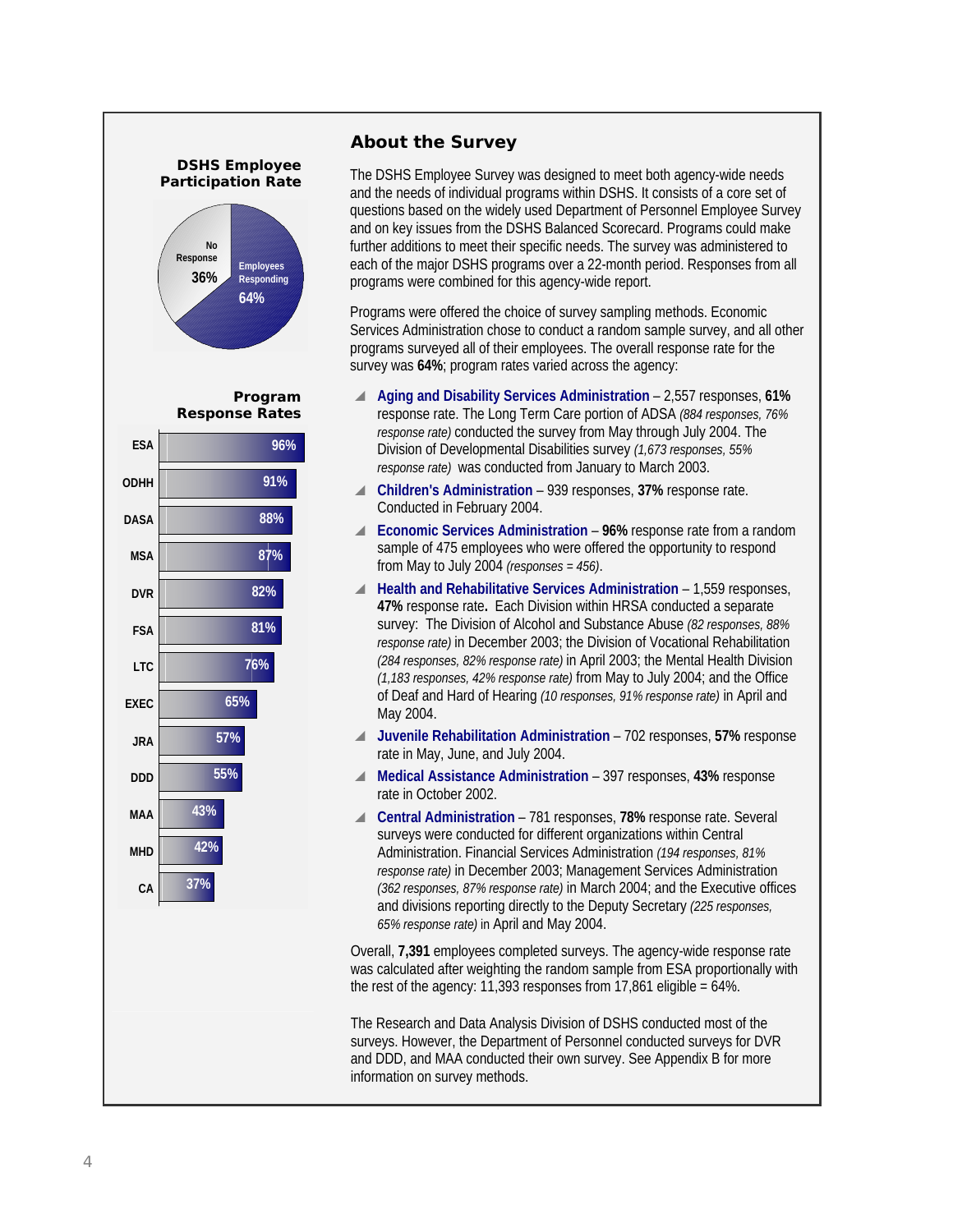## **Celebrating**

# **DSHS Strengths**

*"I am proud of how hard we work and how well we accomplish our jobs."* 

 *"My workgroup is made up of highly intelligent and dedicated people who work very hard every day to make the best decisions and provide the best services possible to our clients. I am honored to work with such a great group."* 

 *"What I like best about my job is that the people are truly professional in all of their responsibilities. They take pride in doing a job well and personal satisfaction knowing that a community is benefiting from our work."* 

 *"I'm challenged; I'm in a training certification program. I have skilled co-workers and managers. I have freedom to express my opinion and freedom to offer solutions."* 

*"I work with very caring and talented staff. The job is very challenging and, at times, very rewarding."* 

*"My job allows me to exercise the skills and expertise that I have developed throughout the course of my career, while at the same time challenging me to master unfamiliar issues and develop new skills and expertise that will allow me to enhance my job performance."* 

HE EMPLOYEE Survey covers a broad spectrum of issues. The first two sections of this report highlight issues that either demonstrate DSHS strengths or present opportunities for improvement. These issues were chosen on the basis of three analysis perspectives: (1) high or low scores on the standard questions, (2) changes from the 2000 employee survey scores, and (3) frequent references in responses to narrative questions. A more detailed look at the data underlying each of these three analysis perspectives starts on page 16.

This first section addresses strengths. With an overwhelming 95 percent reporting that "I 'always' or 'usually' have the skills necessary to do my job," it is obvious that DSHS employees take pride in their competence. Questions about the cooperation and teamwork, respect from co-workers, and job characteristics also generated many positive responses. These and other strengths identified by DSHS employees are reported on the next five pages.

## **A highly competent workforce**

DSHS employees are very confident of their job skills and abilities. More than 90 percent of all employees indicated that have the skills and training necessary to do their job well. Almost no one answered "seldom" or "never."



Supervisors were nearly as positive; 88 percent of those who gave an answer other than "Don't Know" reported that they have the needed supervisory skills. Surprisingly, 15 percent answered the question about supervisory skills with a "Don't Know." Although the survey directed respondents to answer this question only if they are supervisors, the high number of "Don't Know" answers suggests that some non-supervisors may have answered the question.

#### **A** I have the supervisory skills I need to manage well in DSHS. ESC

| Q54<br>Don't Know<br>15% | <br>Usually | <b>Almost Always or Always</b><br><b>1%</b> |
|--------------------------|-------------|---------------------------------------------|
|                          |             | $0.001$ $*$                                 |

*Always or Usually <sup>=</sup>* **88%**\**(supervisors only)*

*NOTE***:** All results reported in this study are based on weighted data. The answers for each program are weighted so that a specific program's contribution to the overall results reflects the proportion of all DSHS employees in that program. See Appendix B for a more detailed discussion of analysis methods.

**BSC** = Balanced ScoreCard Measure

\* Percentage of those who could answer knowledgeably (excludes "Don't Know" responses). This percentage will not always match percentages in the colored bar above. The colored bar shows the percentage of all respondents (includes "Don't Know" responses).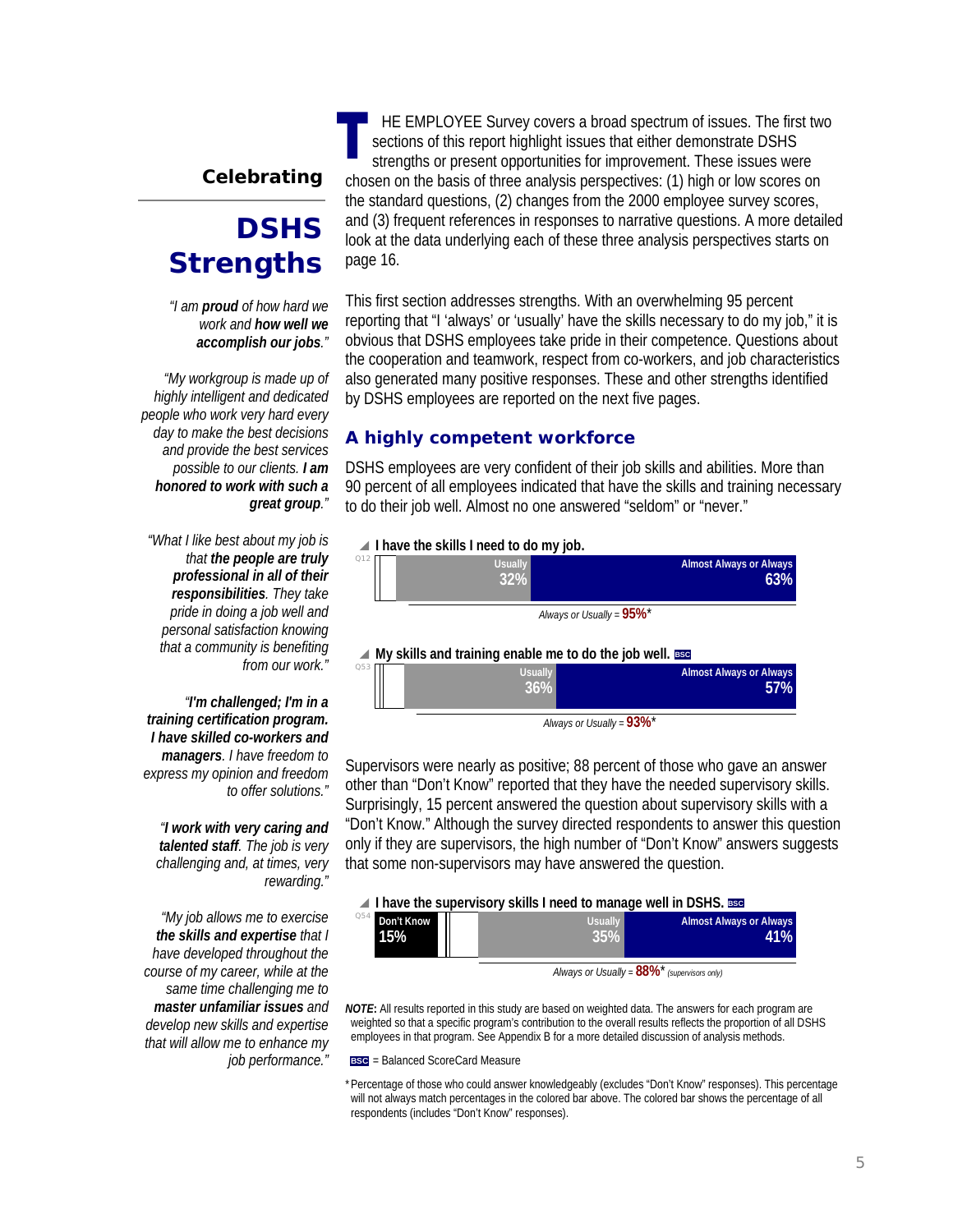## **An environment of courtesy, dignity, and respect**

*"I feel that I am trusted and appreciated by my unit. My manager cares about each of us. She is honest with us, and shares what she knows freely."*

#### *"I am given the*

 $Q52$ 

*respect by my supervisor and her supervisor to do my job with dignity and with support. My team is a cohesive team that supports and applauds a good job. I enjoy my job and would seek no other."* 

*"I believe that having supervisors, managers, people in authority who listen and truly have no prejudices and treat all under their authority equally is extremely important."* 

 *"My opinions are valued within the work unit, whether or not the others agree."* 

 *"Everyone is deserving of being treated with respect and dignity in all their dealings with each other. No matter if you are a supervisor or a lowly employee."* 

*"I have been given the opportunity to fail, and have it be OK. This is important, and why we keep trying to push the envelope."* 

*"Respect is given mostly to everyone, and in this, I find I can function respectively the same with improvement and dignity."* 

#### *"My thoughts and suggestions are respected."*

*"I am empowered to do my job well, given the opportunity to be creative and grow, supported, ability to make mistakes and learn from them, and my personal needs are taken into consideration."*

Most DSHS employees are satisfied with treatment from fellow employees and from first line supervisors and managers. More than eight out of ten employees say that they are treated with courtesy and respect by co-workers and management staff. The question about courteous, respectful treatment by managers and supervisors was placed in the survey because of its importance to DSHS management. It is one of the key DSHS Balanced ScoreCard (BSC) measures added to the survey in 2000.

#### ▲ My fellow workers treat me with courtesy and respect. **BSC**

**Almost Always or Always 58% Usuall 33%** *Always or Usually =* **91%**\*



Eight out of ten employees also report that people are treated fairly and that their workgroup values diversity.

#### \ **In my workgroup, people are treated fairly, without discrimination.**

|                 |                |                       | $\equiv$ 11 may workgroup, people are a cated fairly, without also minimum in |
|-----------------|----------------|-----------------------|-------------------------------------------------------------------------------|
| Q <sub>41</sub> | Occasion<br>9% | <b>Usually</b><br>26% | <b>Almost Always or Always</b><br>53%                                         |
|                 |                |                       | Always or Usually = 80%*                                                      |

## ▲ In my workgroup, we value diversity (opinion, thought, life experiences)

| Q40<br><b>Usually</b><br><b>Almost Always or Always</b><br>Occasion<br>$10\%$ | 50% |
|-------------------------------------------------------------------------------|-----|
|-------------------------------------------------------------------------------|-----|

*Always or Usually =* **80%**\*

The high percentage of respondents reporting courteous and respectful treatment falls only slightly when word "courtesy" is replaced with "dignity." Nearly eight out of ten report that their manager/supervisor treats them with dignity and respect.

#### ▲ My manager/supervisor treats people with dignity and respect.

| Q31 | Occasion<br>10% | Usually | <b>Almost Always or Always</b><br><b>15%</b> |
|-----|-----------------|---------|----------------------------------------------|
|     |                 |         | Always or Usually = $79\%$ *                 |

**BSC** = Balanced ScoreCard Measure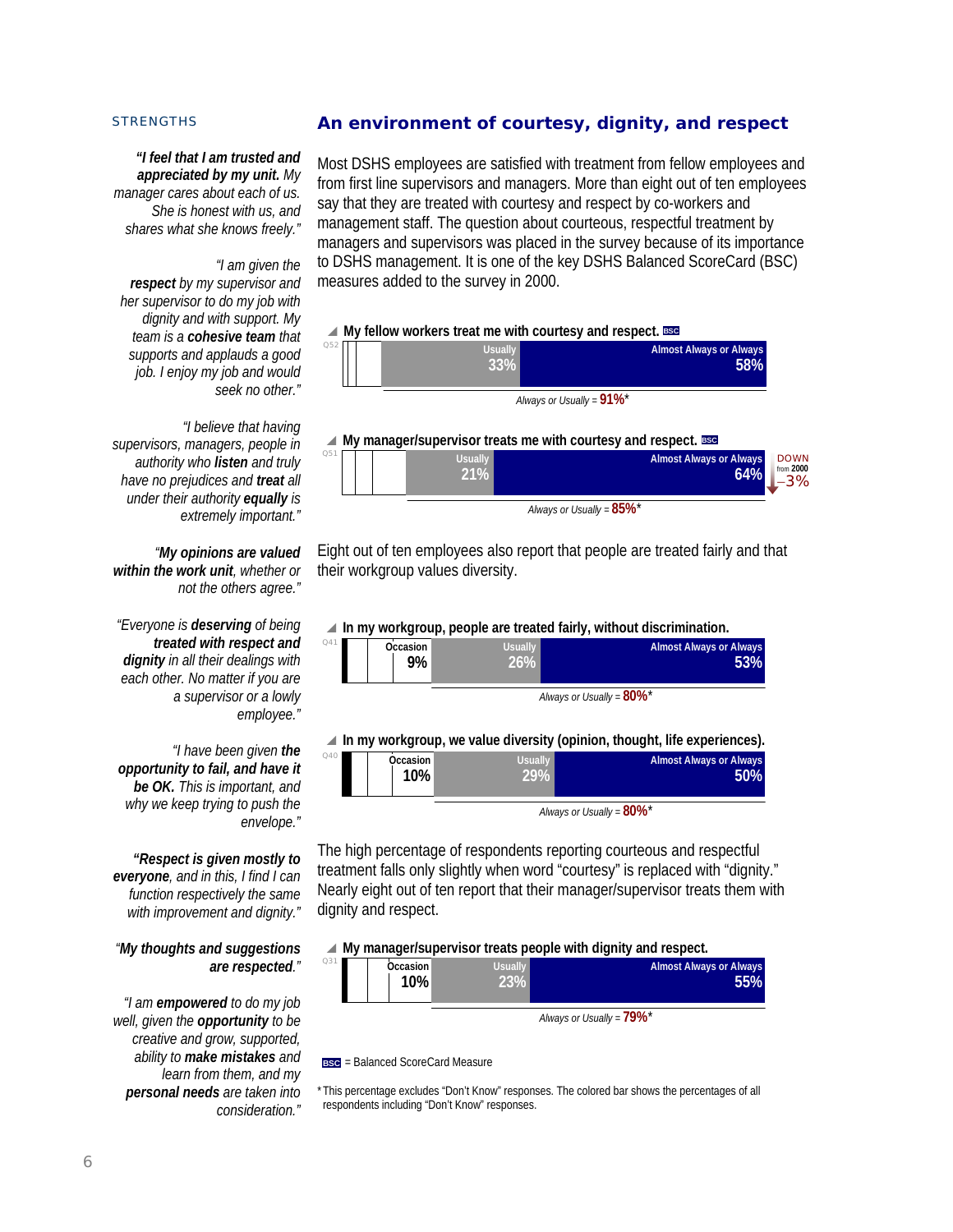

 $\overline{O1}$ 

*"My colleagues and my supervisor are an excellent team for support and collaboration."* 

 *"Teaming efforts with a multi-disciplinary group – access to the psychiatrist and psychologist . . . providing very necessary support for children and their families."* 

 *"I really enjoy working with my co-workers as a team to make a difference in people's lives."* 

 *"My co-workers are the best teammates a person could have by always being willing to help out with groups, paperwork, or simply having a person to talk to."* 

## *"The support of co-workers in the informal workgroup is fantastic."*

*"The people I work with are true; truly invested in serving and supporting youth, truly committed to go the extra step, truly there to provide opportunities and are truly inspiring! Thank you for my job, it is an honor!"* 

*"I feel extremely supported in my job and my personal life by the people I work with."* 

*"I like the teamwork approach my unit has."* 

## **A spirit of cooperation, teamwork and honesty**

Most employees were quick to praise the cooperativeness and team spirit of coworkers. Teamwork was a positive theme in both the standard questions and in the narrative responses. About eight out of ten employees responded favorably to the four questions that addressed teamwork and cooperation.

#### **■ The people in my workgroup cooperate to get the job done.**

|   |          | . . |         | . . |                             |                                |
|---|----------|-----|---------|-----|-----------------------------|--------------------------------|
| 5 | Occasion |     | Usually |     |                             | <b>Almost Always or Always</b> |
|   | 10%      |     | 34%     |     |                             | 49%                            |
|   |          |     |         |     |                             |                                |
|   |          |     |         |     |                             |                                |
|   |          |     |         |     | $\sim$ $\sim$ $\sim$ $\sim$ |                                |

*Always or Usually =* **84%**\*

#### \ **My manager/supervisor encourages us to work as a team.**

| <b>Almost Always or Always</b> | <b>J</b> sually | Occasion <sup>®</sup> | Q17 |
|--------------------------------|-----------------|-----------------------|-----|
| 56%                            | 23%             | 10%                   |     |
|                                |                 |                       |     |

*Always or Usually =* **80%**\*

▲ My workgroup cooperates with other workgroups to achieve objectives.

|     |          |                | $   -$                         |
|-----|----------|----------------|--------------------------------|
|     |          |                |                                |
|     |          |                |                                |
|     | 14%      |                |                                |
|     |          | 36%            | 41%                            |
| Q16 | Occasion | <b>Usually</b> | <b>Almost Always or Always</b> |
|     |          |                |                                |

*Always or Usually =* **78%**\*

#### \ **A spirit of cooperation and teamwork exists in my workgroup.**

| Q18 | Seldom | Occasion | Usually | <b>Almost Always or Always</b>          |
|-----|--------|----------|---------|-----------------------------------------|
|     | 7%     | 14% เ    | 30%     | 44%                                     |
|     |        |          |         | Always or Usually = $75\%$ <sup>*</sup> |

Seven out of ten respondents also praised another aspect of teamwork. They described their team members as honest and open. Positive responses to this question have increased by 3 percent since 2000.

**△ People in my workgroup speak openly and honestly, even if news is bad.** 

| 7% | Q29 AN/N Seldom<br>9% | Occasion<br>$14\%$ . |  |  | <b>Usually</b><br>33% | Almost Always or Always 1+3%<br>36% | UP<br>from 2000 |
|----|-----------------------|----------------------|--|--|-----------------------|-------------------------------------|-----------------|
|    |                       |                      |  |  |                       |                                     |                 |

*Always or Usually =* **70%**\*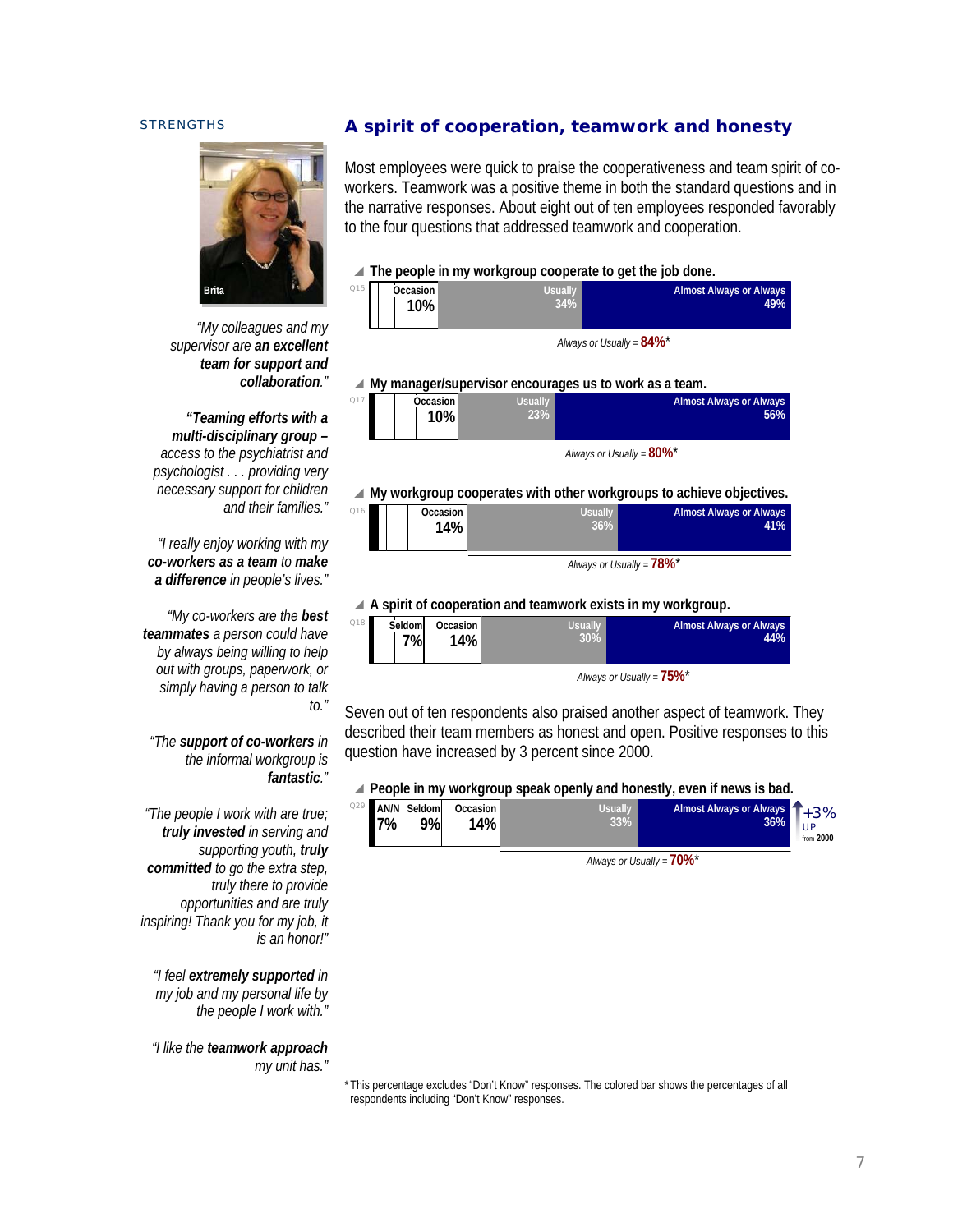## **Where feedback is provided and found valuable**

#### *"I am recognized for a job well done."*

*"My manager is open and gives and receives input and suggestions. It's a breath of fresh air for me."* 

*"My supervisor is a competent, dedicated person and is always available for consultation."* 

*"I am pleased with the answers I get when addressing concerns with my supervisor and appreciate the time he can give me when issues arise."* 

*"My supervisor is respectful and informative. Her words and actions have integrity and she remains focused on providing the best services we can to support children and families."* 

*I currently have a new supervisor/manager and feel that she is truly doing a great job in providing me with tools and feedback that are helpful to me in doing my job. She is a very respectful, honest and enthusiastic leader."* 

*"MAA does an excellent job of employee recognition – better than any other administration I know of."* 

*"Our supervisor supports us fully, is honest and open, lets us vent our frustrations and helps us effectively resolve issues. I have been given positive feedback and growth opportunities. I have learned so much and enjoy my work."* 

> *Have a very supportive supervisor that lets her staff know when they are doing a good job. Nice to feel appreciated.*"

About six out of ten employees made positive responses to the four questions about management feedback. They appreciate timely, ongoing feedback and coaching. Although these satisfaction rates are not terribly high, feedback is listed in this report as a strength because it is an area of improvement. Positive responses to the first three questions below have increased since the 2000 employee survey.

#### ▲ My manager/supervisor gives ongoing feedback that helps me improve.

| Q19 | AN/N<br>8% | Seldom<br>12% | Occasionally<br>19% | Usually L | Almost Always or Always 1+4%<br>31% | 1 IP<br>from 2000 |
|-----|------------|---------------|---------------------|-----------|-------------------------------------|-------------------|
|     |            |               |                     |           |                                     |                   |

*Always or Usually =* **61%**\*

#### \ **I receive timely feedback on my suggestions for improvement.**

| Q20 | AN/N<br>9% | Seldom<br>12% | Occasionally<br>7% ⊾ | Usually I | Almost Always or Always 1+4%<br>30% | UP<br>from 2000 |
|-----|------------|---------------|----------------------|-----------|-------------------------------------|-----------------|
|-----|------------|---------------|----------------------|-----------|-------------------------------------|-----------------|

*Always or Usually =* **61%**\*

# **1 get coaching from my manager/supervisor to help me improve.**<br><sup>Q11</sup> AN/N Seldom Cocasionally Herally Almost Always

| Q11 | AN/N | Seldom | Occasionally | <b>Usually</b> | Almost Always or Always 1+3% | UP        |
|-----|------|--------|--------------|----------------|------------------------------|-----------|
|     | 10%  | 12%    | 18%          | 24%            | 35%                          | from 2000 |
|     |      |        |              |                | .                            |           |

*Always or Usually =* **60%**\*

Nearly six out of ten employees also reported that their last performance evaluation helped them to improve job performance.

#### ▲ My last performance evaluation helped me improve my job performance. Q22 **DK**

| <sup>2</sup> DK<br>$12\%$ | AN/N<br><b>13%</b> | Seldom I<br>$11\%$ | Occasion  <br>13% | 23% | Usually Almost Always or Always<br>28% |
|---------------------------|--------------------|--------------------|-------------------|-----|----------------------------------------|
|                           |                    |                    |                   |     |                                        |

*Always or Usually =* **58%**\*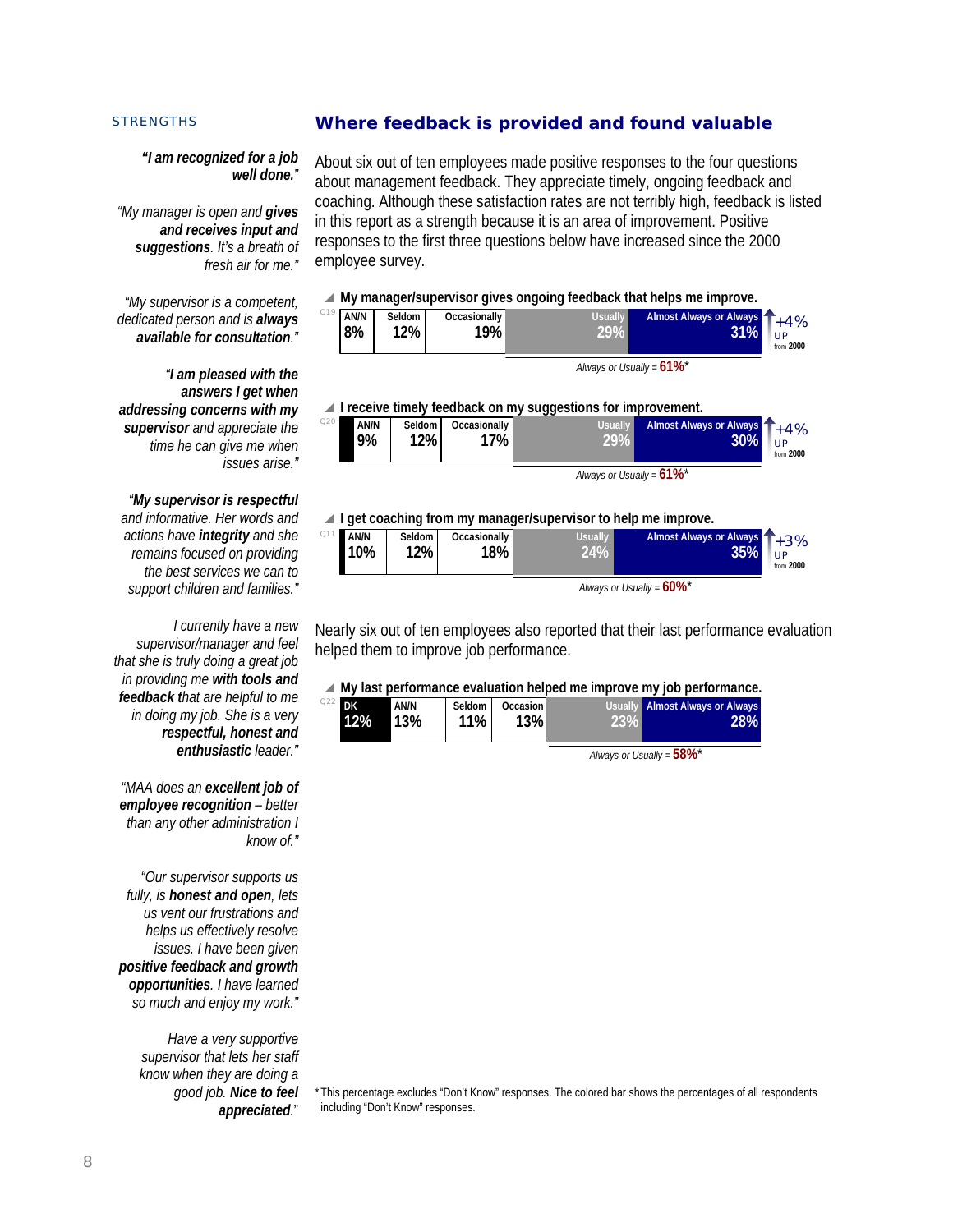## **Employees like their jobs and helping clients**

*"I really enjoy my current job because I'm consistently challenged and never bored and feel I make a difference in the life of someone every day."* 

 *"I love my job, and the way I am treated as a professional.* 

*"I like the autonomy."* 

 *"I like the fact that I can assist elderly and disabled persons . . ."* 

 *"I love working with the customers one-on-one."*

 *"It is very personally rewarding when we meet the needs of our customers."* 

> *"Making a difference in a youth's life . . . "*

 *"Working with the clients is the most rewarding portion of my job . . ."* 

 *"It is what I call my 'dream job.' I'm doing exactly what I've wanted to do for years. Management listened to me and made it happen."* 

*"I enjoy the interaction I have with families, and the knowledge that I am contributing to the safety of children."* 

*"I enjoy working with the elderly population. Their needs are great, but in return I learn so much . . ."* 

 *"Our whole office staff is a team genuinely committed to helping our JRA kids and their families. What a privilege to be part of JRA."* 

Some DSHS strengths were revealed in the written responses to narrative questions – even though these areas are not addressed by the standard questions. Written comments made it clear that DSHS employees enjoy their jobs and are proud of their role in helping clients. Three out of four employees wrote favorably about their job characteristics. Half specifically mentioned helping clients.

▲ Three in four who commented were favorable about job characteristics.



\ **Two in four specifically mentioned helping clients.**



As the survey findings illustrate, job satisfaction is the result of a complex interplay of environmental and personal factors. Satisfaction with job characteristics is only one of the many factors that contribute to overall job satisfaction. In this survey, about three out of four survey respondents said that they were always or usually satisfied with their jobs. This percentage of overall job satisfaction is fairly high, although it has declined by 3 percent since the 2000 survey.

## **In general, I am satisfied with my job.**



*Always or Usually =* **74%**\*

There was no significant correlation between those who made positive comments about job characteristics and those who reported high overall job satisfaction. More than one quarter of those who made positive comments about job characteristics also said that they were satisfied with their jobs "occasionally" or less frequently.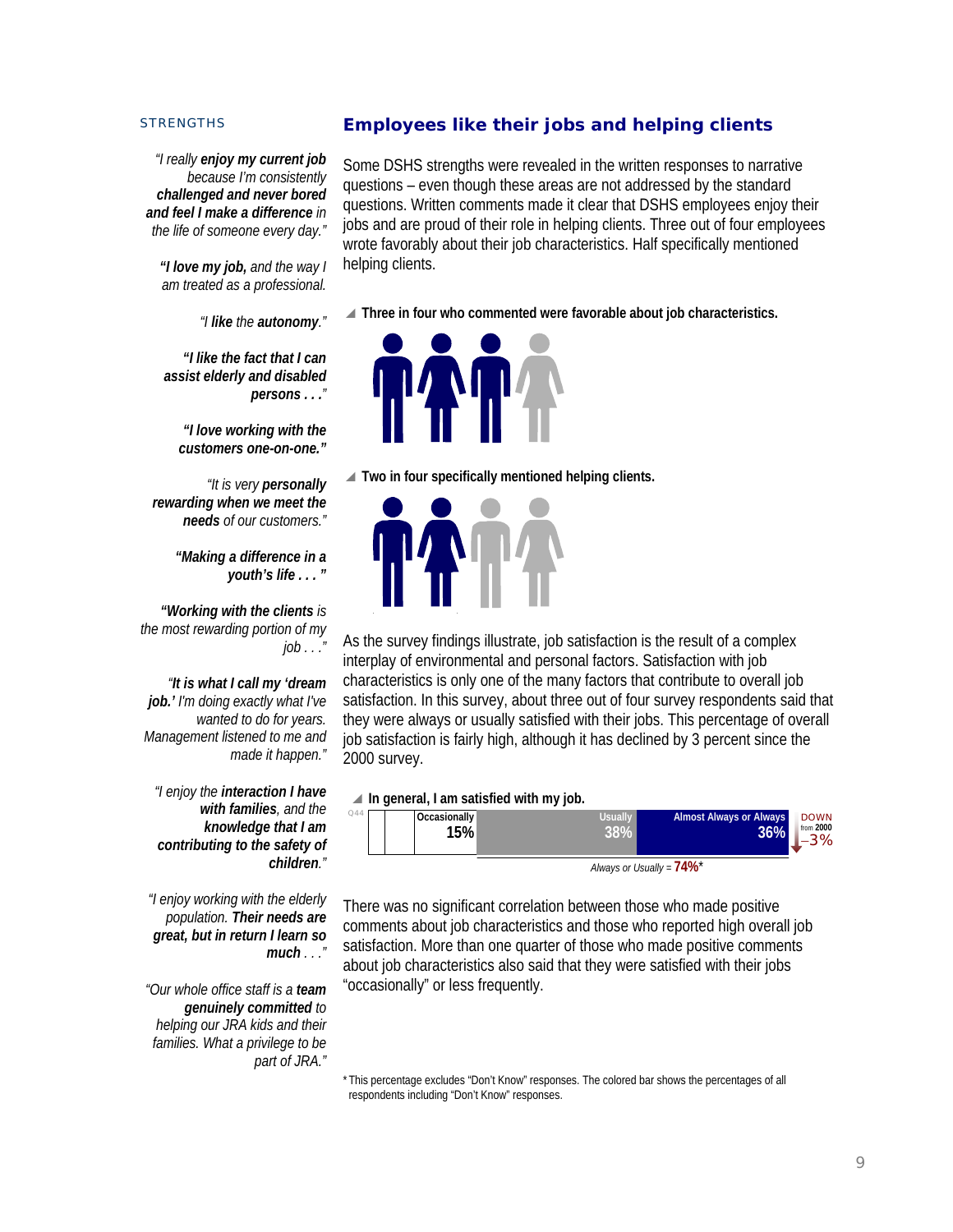# **Opportunities**

# **Ways to Improve**

*"Everything is a secret or an 'I don't know.' The grapevine outside of DSHS is far more timely and accurate regarding internal activities."* 

 *"More communication. Folks just don't talk to each other."* 

*"Better explanation, preparation, communication when major changes come down from on high. . . we always seem to be on separate tracks."* 

*"When I voice concerns to some of our upper management, I feel that I am not listened to or that the concern gets twisted around and becomes my fault."* 

*"Prompt, clear, consistent guidance and communication from senior leadership. We are told we do not communicate clearly with stakeholders. The responsibility for clear communication begins at the top."* 

*"We (line staff) don't seem to be in the know until after everything has been decided."* 

*"When communication is "hidden" or just not spoken, gossip and rumors run wild."* 

*"Let the line staff have more input when there are changes to be made."* 

N ADDITION TO the previously mentioned strengths, the survey points out many opportunities for improvement. Communication, hiring and advancement, employee recognition, perception of senior management, defined goals, accessible client data, policies and procedures, and resources are some of the concerns highlighted in the following pages.

## **Communication**

Communication rises to the top of the employee concerns, especially in the standard question portion of the survey. Only about one in three respondents believes that there is an effective communication process in either their program or in DSHS. Another one-third of respondents believe that communication is seldom or never effective.

## \ **The communication process within DSHS is effective.**





#### \ **The communication process in my program is effective.**

| $032b$ DK<br>Almost<br>$6\%$ Never<br>13% | Seldom I<br>19% | Occasionally<br>$27\%$ | <b>Usually</b>                          | <b>AA/A</b><br>9% |
|-------------------------------------------|-----------------|------------------------|-----------------------------------------|-------------------|
|                                           |                 |                        | Always or Usually = $38\%$ <sup>*</sup> |                   |

Slightly more than half of employees feel that their manager or supervisor

communicates well about DSHS objectives and how well the department is doing – although, in both cases, scores have improved from the 2000 survey.

## ▲ My manager/supervisor keeps me well informed about how DSHS is doing.

| Q33 | <b>Almost</b><br>Never<br>10% | Seldom<br>16% | Occasionally<br>22% | <b>Usually</b>               | Almost Always 1+5%<br>or Always<br>20% | UP<br>from 2000 |
|-----|-------------------------------|---------------|---------------------|------------------------------|----------------------------------------|-----------------|
|     |                               |               |                     | Always or Usually = $51\%$ * |                                        |                 |

▲ My manager/supervisor communicated DSHS objectives to me.

|     |                               | . .           |                     |         |                                   |                          |
|-----|-------------------------------|---------------|---------------------|---------|-----------------------------------|--------------------------|
| Q34 | Almost<br><b>Never</b><br>10% | Seldom<br>13% | Occasionally<br>19% | Usuallv | Almost Always<br>or Always<br>25% | $+4%$<br>UP<br>from 2000 |
|     |                               |               |                     |         |                                   |                          |

*Always or Usually =* **57%**\*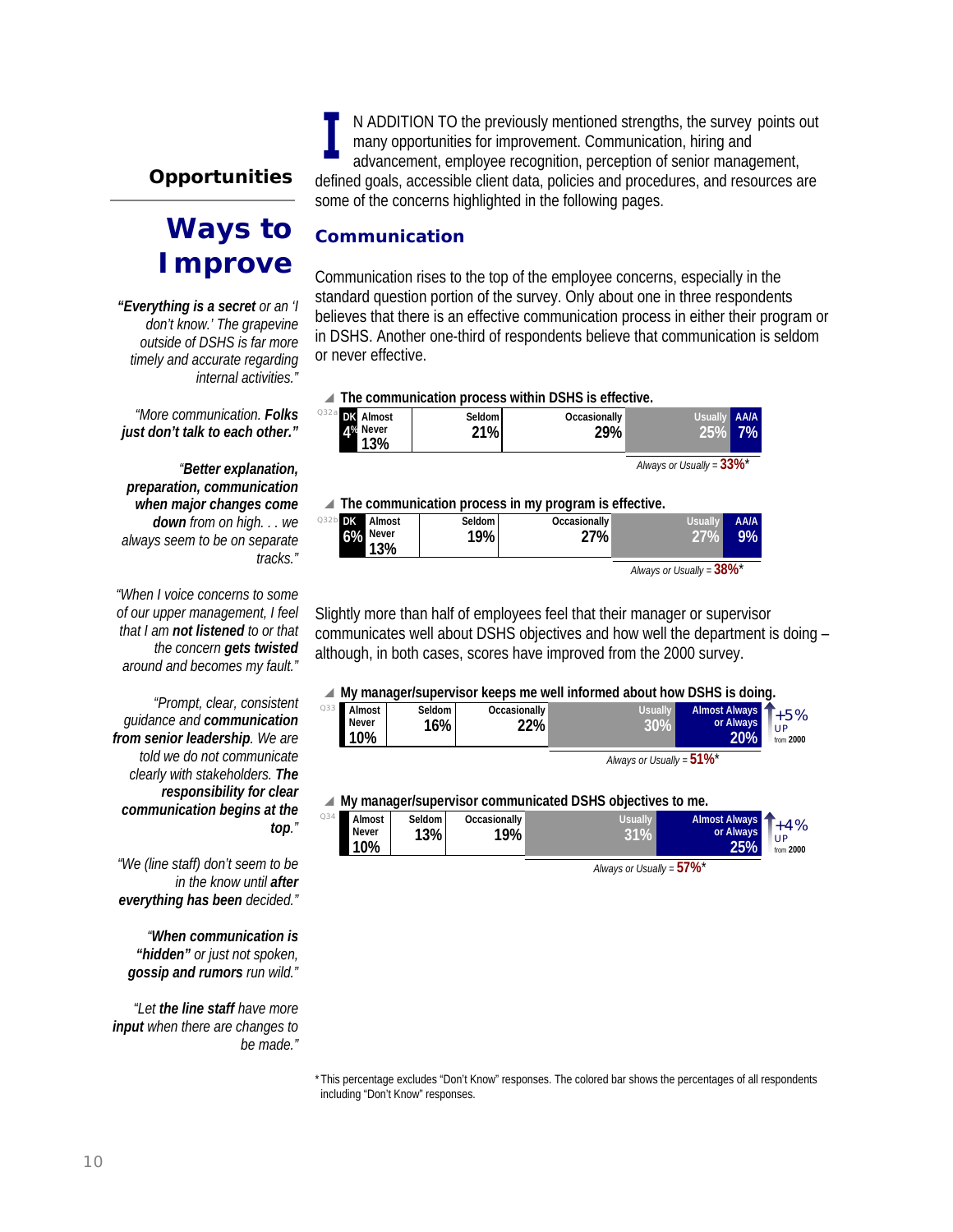*"Hiring practices have deteriorated so that there is no appearance of fairness, support or recognition in hiring now."* 

*"There are supervisors chosen because of politics. This has got to stop."* 

*"Promotions based on merit and ability, not the sucking up and personal preference of the management we have now. It would be good to give minorities a chance and promote from within first."* 

*"I would like to see monetary awards for accomplishment and for excellent performance. I would like to see promotions go to people other than a friend or favorites of those in power."* 

*"I would like to hear more positive comments regarding my job performance. It seems as if the feedback I receive is when I've done something wrong."* 

*"I would like to see more recognition given to individuals. It seems it is the same people all the time and some of the ones who deserve it are passed over."* 

*"I would like to see people get promoted based on merit and not the friend of the boss."* 

*"I would like to see more support from management/supervisors in letting employees know they are doing a good job. I have never received a thank you from my supervisor. "* 

*"It seems I do not exist unless my supervisor needs something.* 

## **Advancement, hiring and recognition**

Survey respondents made it very clear that they want to be recognized for a job well done – both through employee recognition and through opportunities for advancement. Personnel policies were an area of concern, surfacing in both the standard questions and the narrative responses. Less than half indicated that advancement is based on merit or that DSHS has an effective hiring process. More than one third believe that advancement is "seldom" or "almost never" based on merit. There has, however, been some positive movement in this area. The percentage feeling that DSHS has an effective process for identifying candidates for open positions has increased by 4 percent since the 2000 survey.

\ **In my workgroup, advancement is based on merit.**

| <sup>@14</sup> Don't Know<br>16% | <b>Almost Never</b><br>22% | Seldom  <br>15% | Occasion<br>$13\%$ . | <b>Usually</b><br>19%                   | <b>Almost</b><br><b>Always</b><br>15% |
|----------------------------------|----------------------------|-----------------|----------------------|-----------------------------------------|---------------------------------------|
|                                  |                            |                 |                      | Always or Usually = $41\%$ <sup>*</sup> |                                       |



\ **DSHS has effective process for identifying candidates for open positions.**  $Od2$ 

| Don't Know<br>16%            | Almost<br>Never<br>14% | Seldom<br>14% | Occasionally<br>$16\%$ | <b>Usually</b> | <b>Almost Always</b><br>or Always<br>18% | $+4%$<br>.UP<br>from 2000 |  |
|------------------------------|------------------------|---------------|------------------------|----------------|------------------------------------------|---------------------------|--|
| Always or Usually = $48\%$ * |                        |               |                        |                |                                          |                           |  |

Recognition of accomplishments is one of the Balanced ScoreCard measures included in the employee survey because it is a concern for DSHS management. About half of the respondents felt that their accomplishments and contributions are recognized, while almost one third said that performance improvements are seldom or never recognized.

#### ▲ When I improve my performance, my accomplishments are recognized. **BSC**

|     |                               |                 |                     | $\equiv$ which immersionly performance, my accompandiments are recognized. |                                          |  |
|-----|-------------------------------|-----------------|---------------------|----------------------------------------------------------------------------|------------------------------------------|--|
| Q27 | Almost<br><b>Never</b><br>14% | Seldom  <br>16% | Occasionally<br>20% | Usually<br>25%                                                             | <b>Almost Always</b><br>or Always<br>24% |  |

*Always or Usually =* **50%**\*

#### ▲ Manager/supervisor recognizes us for customer satisfaction contribution.

| Q28 | Almost | Seldom I | Occasionally | Usually | <b>Almost Always</b> |
|-----|--------|----------|--------------|---------|----------------------|
|     | Never  | 14%      | 19%          | 26%1    | or Always            |
|     | $11\%$ |          |              |         | 28%                  |

*Always or Usually =* **56%**\*

**BSC** = Balanced ScoreCard Measure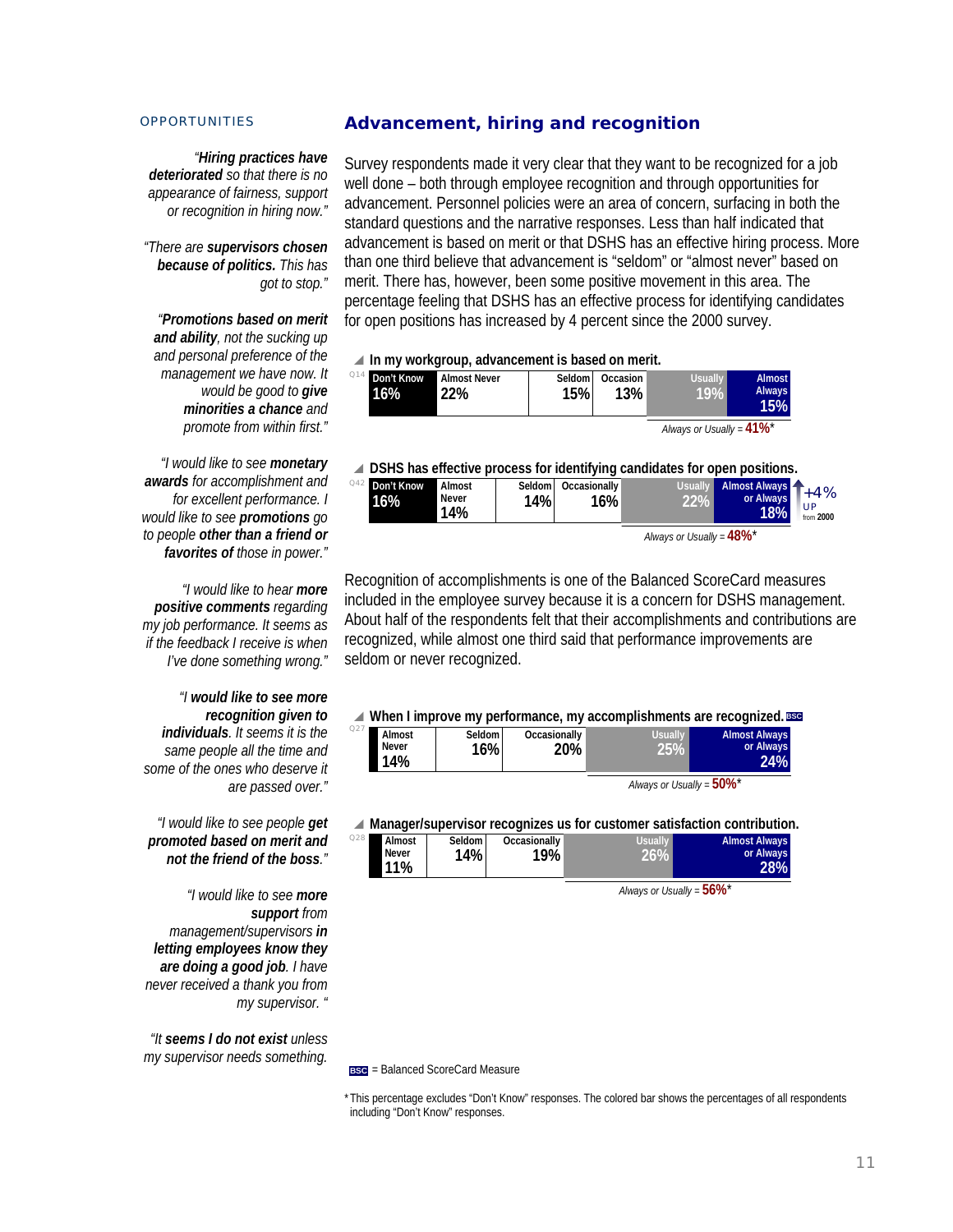*"Upper management might be encouraged to actually spend some time in the field performing some of the work we do. It might open their eyes as to the amount of time and quality of work WE DO."*

*"I am very disappointed in the leadership of upper management in our office. We rarely see the faces of these folks out and about conversing with the line staff . . . Offering support, encouragement, or listening to any feedback."* 

*"I would like to see managers who care as much about the people doing the work as they do about meeting the numbers imposed by senior management; managers that would ask "Why" a change is being made instead of just rolling over and "sucking it up."* 

*"How are we lowly line workers supposed to know what your vision, goals and values are when we have never seen you, talked to you . . . How are we supposed to care what your values are?"* 

*"I would like to see at least an occasional hint that DSHS senior staff had the slightest inkling of how to provide the support, in the form of effective training, guidance, and leadership that our line staff need and deserve."* 

*"I would like to see people in senior management positions actually talk to and spend time with those of us who work directly with the patients."* 

## **Perception of senior management**

The standard management questions, as well as some of the narrative comments, show that some employees feel alienated from senior management. Communication was identified as part of the problem: Only about half of the respondents felt that senior managers clearly communicate goals or explain how they measure success.

#### \ **Our senior managers explain how they measure the success of DSHS.**

| $Q$ 7 | DK<br>6%                                                | Almost<br>Never<br>14% | Seldom I<br>17% | Occasionally<br>23% | <b>Usually</b><br>$24\%$ | <b>Almost Always</b><br>or Always<br>16% |  |  |  |
|-------|---------------------------------------------------------|------------------------|-----------------|---------------------|--------------------------|------------------------------------------|--|--|--|
|       | Always or Usually = $42\%$ <sup>*</sup>                 |                        |                 |                     |                          |                                          |  |  |  |
|       | △ Our senior managers communicate clear goals for DSHS. |                        |                 |                     |                          |                                          |  |  |  |
|       |                                                         |                        | .               |                     |                          | ALC: ALC: YES                            |  |  |  |

| <b>DK</b> Almost<br>5% Never            | Seldom I<br>13% | Occasionally<br>22% | Usually I<br>31% | <b>Almost Always</b><br>or Always<br>20% | <b>DOWN</b><br>from 2000<br>-9% |  |
|-----------------------------------------|-----------------|---------------------|------------------|------------------------------------------|---------------------------------|--|
| Always or Usually = $53\%$ <sup>*</sup> |                 |                     |                  |                                          |                                 |  |

Other perceptions of senior management were more subjective, but may pose greater cause for concern. Less than half of the respondents voiced confidence in senior management decisions. Only slightly more than half felt that senior managers demonstrate DSHS values through their actions, or that senior managers care about the people in DSHS.

**■ I have confidence in the decisions made by our senior management.** 

| Q48            | Almost<br><b>Never</b><br>12%             | Seldom<br>15% | Occasionally                           | 24%                                                               | <b>Almost Always</b><br><b>Usually</b><br>29% | <b>DOWN</b><br>from 2000<br>or Always<br>$-4%$<br>16% |
|----------------|-------------------------------------------|---------------|----------------------------------------|-------------------------------------------------------------------|-----------------------------------------------|-------------------------------------------------------|
|                |                                           |               |                                        |                                                                   | Always or Usually = $47\%$ <sup>*</sup>       |                                                       |
|                |                                           |               |                                        | Our senior managers demonstrate our values through their actions. |                                               |                                                       |
| Q8             | DK<br>Almost<br>Never<br>7%<br>13%        |               | Seldom<br>Occasionally<br>15%          | <b>20%</b>                                                        | <b>Almost Always</b><br><b>Usually</b><br>26% | <b>DOWN</b><br>from 2000<br>or Always<br>$-7%$<br>19% |
|                |                                           |               |                                        |                                                                   | Always or Usually = $48\%$ <sup>*</sup>       |                                                       |
|                |                                           |               |                                        | Our senior managers care about the people in DSHS.                |                                               |                                                       |
| O <sub>9</sub> | <b>DK</b><br>Almost<br>9%<br>Never<br>13% |               | Occasionally<br>Seldom  <br>13%<br>16% | <b>Usually</b><br>24%                                             | <b>Almost Always</b>                          | <b>DOWN</b><br>or Always<br>from 2000<br>$-3%$<br>26% |
|                |                                           |               |                                        |                                                                   | Always or Usually = $54\%$ <sup>*</sup>       |                                                       |

The downward trend in response to questions regarding senior management is also concerning. Ratings went down for four out of five such questions since 2000. However, these negative changes may be partially due to changes in the definition of senior management.\*\*

\*\*Although question wording remained unchanged from the 2000 survey to the current survey, definitions did change. The 2000 DSHS-wide survey listed this very general definition: "Senior Managers – Includes the Secretary and Deputy Secretary of DSHS, the Assistant Secretaries, and the Division Directors." The current survey allowed definitions to be tailored to the structure of individual programs. See Appendix B for further discussion of management definitions.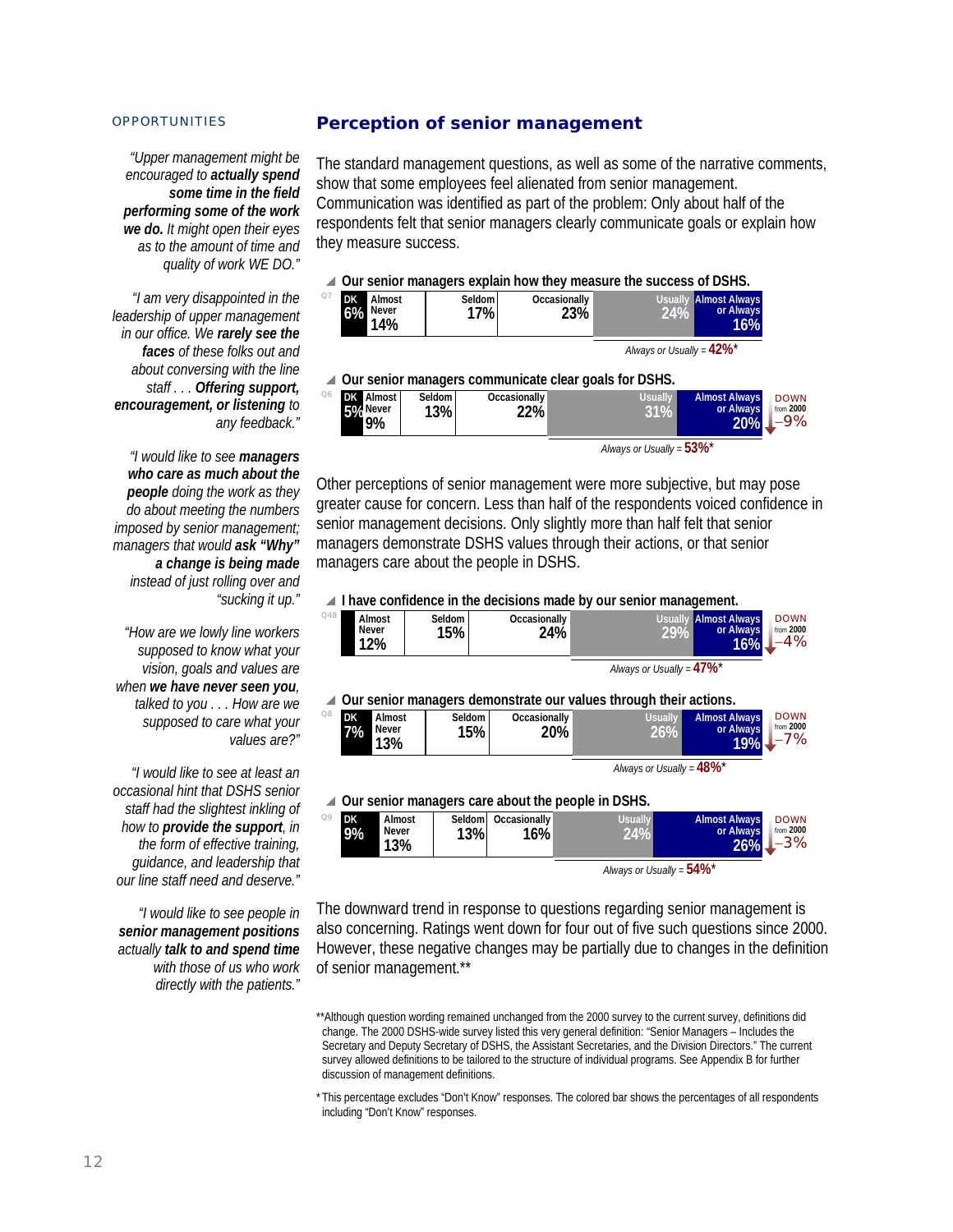*"If staff have no goals, they have no real meaning of success and sense of being a team player."*

*"I would like to feel that we are taking the lead and moving forward based on goals that will be beneficial to the overall success of the system . . . we are always creating and implementing 'plans of correction' to some survey, not making our own way based on sound clinical and leadership principles. We have it backwards."* 

## *"I'd also like to have clearly defined goals for our agency that are realistic in nature . . . not ones that make everyone feel bad or to have such extreme pressure put on us when the reality of the situation doesn't meet the expectations put out for us . . . and when we do achieve our goals it would be nice if some one from HQ took the time to recognize our achievements and acknowledge them."*

*"An aggressive ongoing evaluation of workload studies . . . It would be good to see some type of challenge/ criteria/expectation [regarding] case numbers."* 

 $Q26$ 

*"There has not been a goal setting meeting nor do we have expectations written for the unit."* 

*"Goals are not communicated clearly to the employees. As a result, employees flounder in their jobs, trying to figure out the best way to approach day to day activities."* 

## **Defined goals**

Many of the standard questions about DSHS goals resulted in fairly high scores, but showed a down-turn from the previous survey. More than three-quarters of the respondents could explain DSHS direction, and saw links between their work and DSHS goals. However, each of the three questions addressing DSHS goals showed a 4 to 7 percent decrease since the 2000 employee survey.

# \ **I can clearly explain to others DSHS' direction (vision, values, mission).**



#### **48% 32% 9% 5%**



*Always or Usually =* **85%**\*

Two questions more specifically address workgroup goals to meet customer needs. Slightly more than half of the respondents reported meetings to discuss customer needs, while about two-thirds said their work group defines goals to meet such needs. More than a quarter said that their manager "seldom" or "never" meets with the workgroup to discuss customer needs. The proportion of employees reporting workplace meetings about customer needs has also decreased since the 2000 survey.

#### ▲ Manager/supervisor meets with us to discuss meeting customers' needs.

| Almost              | Seldom I | <b>Occasionally</b> | Usually | <b>Almost Always</b> |
|---------------------|----------|---------------------|---------|----------------------|
| <b>Never</b><br>13% | 14%      | 19%                 | $24\%$  | or Always<br>27%     |
|                     |          |                     |         |                      |

*Always or Usually =* **52%**\*

**■ In my workgroup, we define specific goals for meeting customer needs.** 

|       | __  |                                           |                | --                                    |                                |
|-------|-----|-------------------------------------------|----------------|---------------------------------------|--------------------------------|
| 4% 7% | 10% | Q25 DK AN/N Seldom Occasionally<br>$16\%$ | <b>Usually</b> | <b>Almost Always or Always</b><br>33% | <b>DOWN</b><br>from 2000<br>4% |
|       |     |                                           |                | $\overline{\phantom{a}}$              |                                |

*Always or Usually =* **66%**\*

\* This percentage excludes "Don't Know" responses. The colored bar shows the percentages of all respondents including "Don't Know" responses.

−4%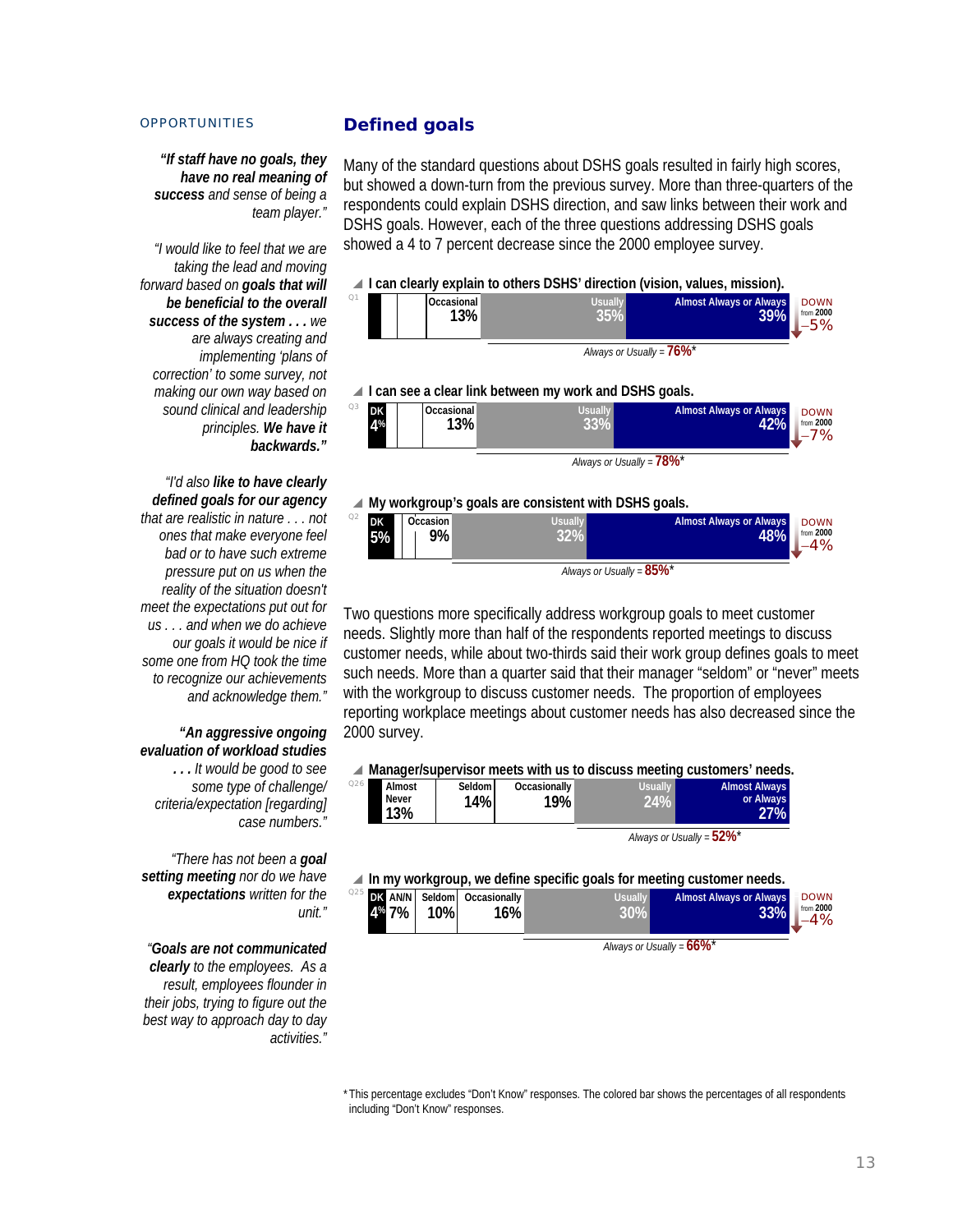*"I would like to see more of a customer focus. I would like a better array of services and better data regarding service outcomes."* 

*"I'd like to see report data designed to measure real production and be statistically reliable. The knowledge and communication gap between the Governor, the Secretary, the Legislature, and those of us on the frontline is cavernous."* 



*"More information at the line staff level on how to use data received about our effectiveness to improve our jobs. "* 

*"Having more practical information for use in foster home recruitment and retention would be such a blessing! For example, how many children are removed/placed from this zip code area? and then placed to what zip code area? This would allow for targeted recruitment in communities with data that would help to draw a blatant picture of need."* 

## **Accessible, useful client data**

Access to and use of customer data is another issue included in the survey because the issue is important in the DSHS Balanced ScoreCard. Slightly more than half of the respondents reported having access to and using customer feedback and other client data. The most concerning finding was a 7 percent drop in the percentage of employees reporting that their workgroup uses data about the impact of services to improve services.

\ **In my workgroup, we actively seek out customer feedback.**

| $^{023}$ DK<br>Almost | Seldoml    | Occasionally | <b>Usually</b> | <b>Almost Always</b> |
|-----------------------|------------|--------------|----------------|----------------------|
| 5% Never              | <b>15%</b> | 21%          | И.             | or Always            |
| 11%                   |            |              |                | 22%                  |

*Always or Usually =* **51%**\*

**A** My workgroup uses service impact data to improve client services. **BSC** 

| . .<br><sup>Q59</sup> Don't Know<br>18% | Almost<br>Never<br>12% | Seldom<br>12% | I Occasionally<br>16% | <b>Usually</b> | <b>Almost Always</b><br>or Always<br>19% | <b>DOWN</b><br>from 2000<br>7% |
|-----------------------------------------|------------------------|---------------|-----------------------|----------------|------------------------------------------|--------------------------------|
|                                         |                        |               |                       |                | .                                        |                                |

*Always or Usually =* **52%**\*

**Workgroup has access to data about the impact of services on clients. <b>BSC** 

| <sup>Q58</sup> Don't Know<br>16% | Almost<br>Never<br>10% | Seldoml<br>10% | Occasionally<br>19% | <b>Usually</b>               | <b>Almost Always</b><br>or Always<br>20% |
|----------------------------------|------------------------|----------------|---------------------|------------------------------|------------------------------------------|
|                                  |                        |                |                     | Always or Usually = $54\%$ * |                                          |

#### \ **My workgroup uses customer feedback to improve our work processes.**

| Q24 DK AN/N<br>5% 10% | Seldom<br>13% | Occasionally<br>20% | <b>Usually</b><br>27% | <b>Almost Always</b><br>or Always<br>24% |
|-----------------------|---------------|---------------------|-----------------------|------------------------------------------|
|-----------------------|---------------|---------------------|-----------------------|------------------------------------------|

*Always or Usually =* **54%**\*

**BSC** = Balanced ScoreCard Measure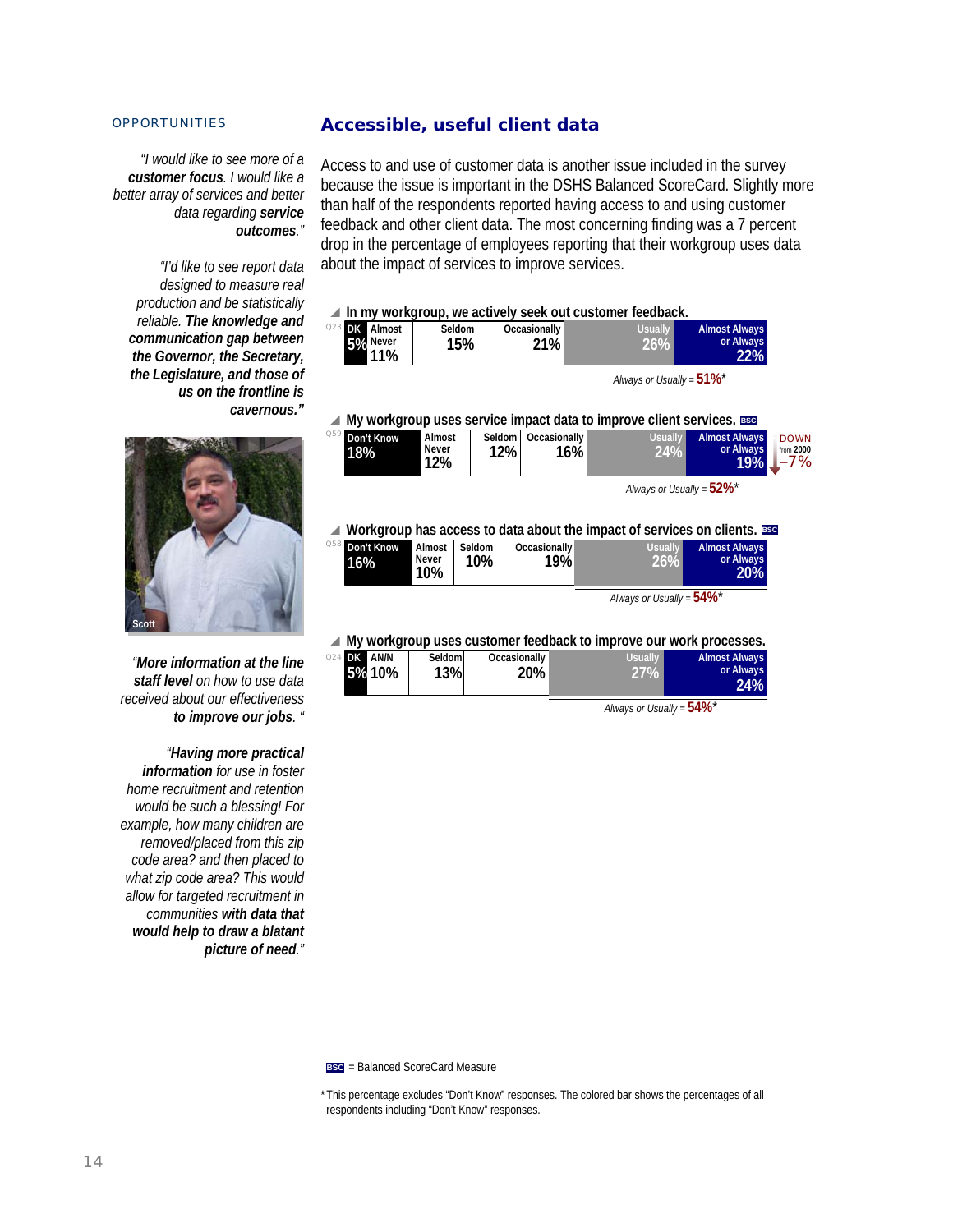## **Policies, procedures and resources**

*"My complaints are not about change, but about the way these changes occur."* 

*"I believe that clients should be able to come into the local office and talk to their worker. It's all about numbers and not about people with needs."*

*"More staff! I view this job as like the fire department where you must ALWAYS be prepared for the 5 alarm!* 

*"Streamline and simplify services to make it easier for customers to apply and maintain their public assistance."* 

*"We need to stop reorganizing and redesigning in the vain hope that doing things differently will make up for severe staffing shortages. It just wastes valuable time."* 

*"No one should have to be on the phones for 8/9 hours a day solid. People get exhausted mentally, and burnt out very quickly."* 

*"My work space is awful. Due to the nature of my work I need an environment where I can concentrate, and where I have adequate room to perform my tasks. Neither of these are possible."* 

*"We are falling behind in pay and benefits."* 

*"Our current situation and set-up is analogous to being given a 6H pencil when the job really requires a 2H or a B-leadedpencil."* 

*"I would like to see more flex time, more pay raises, and better ergonomic workplaces, and more training.*  Once again, the narrative questions revealed some opportunities for improvement that are not covered in the standard questions. One-quarter of the respondents who answered the narrative questions suggested changes to specific work policies and procedures. Most of these suggestions pertained to the individual program, rather than to DSHS as an agency. Most such concerns will be addressed at the program level.

**△ One in four who offered narrative comments suggested changes to specific work policies and procedures.**



Narrative comments also contained a number of concerns about resources. One-third of the respondents wrote about some resource shortage. The most commonly addressed resources were staff, training, and pay and benefits. Facilities, equipment, and resources for clients were also mentioned.

**△ One in three commented unfavorably on some aspect of resources.** 



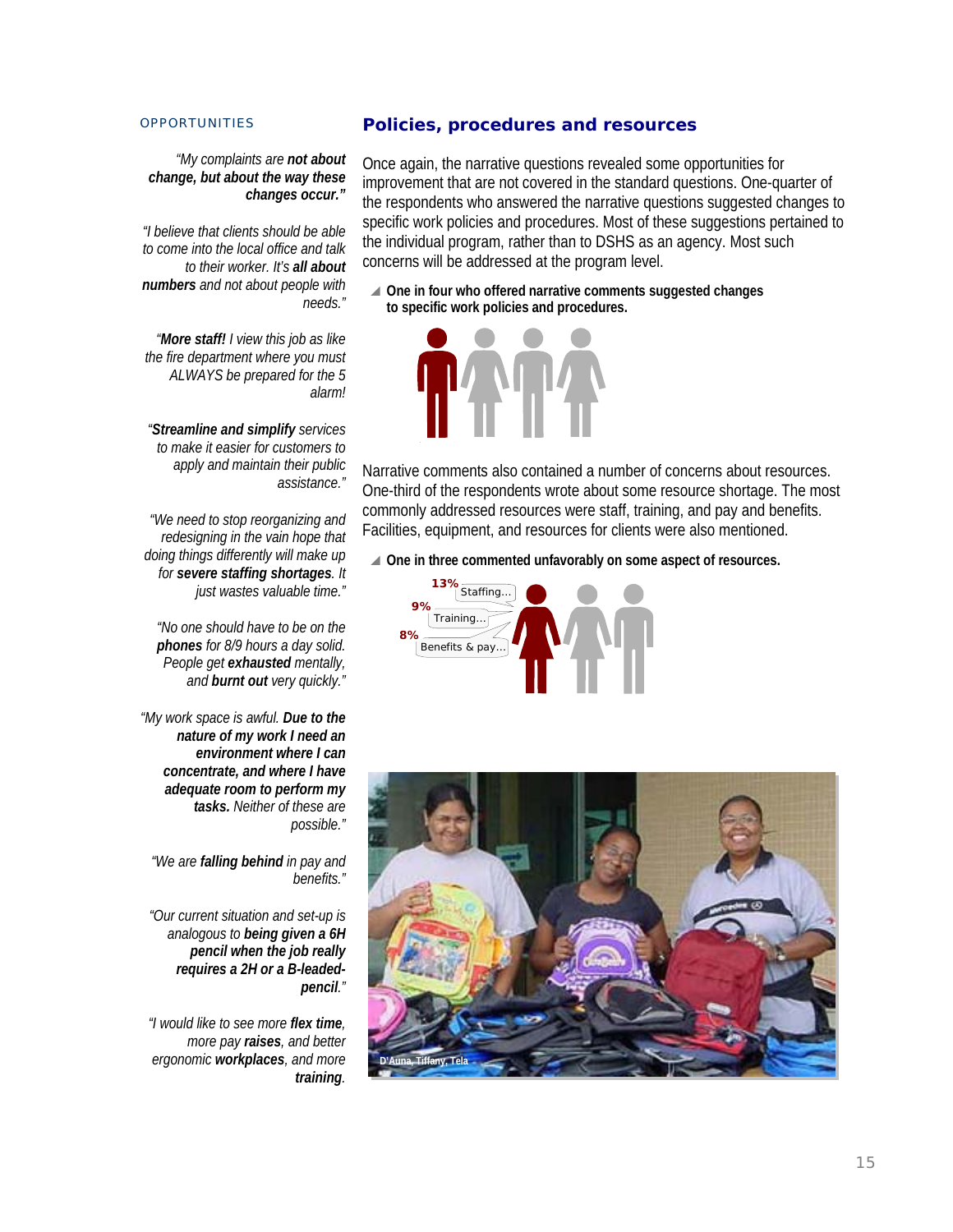## **Presentations of Survey Findings**

# **Three Analysis Perspectives**

The strengths and opportunities for improvement highlighted earlier in this report were chosen after an intensive look at a variety of reports showing the findings from the 62-question employee survey. This section focuses on the three primary perspectives used in sifting out the most important lessons from the rich mine of data.

Three main questions guided the choice to highlight certain groups of questions:

- 1. What questions generated the most positive and negative responses?
- 2. Where are the biggest changes from the 2000 employee survey?
- 3. What are the primary issues in the narrative comments?

Each of the three charts in this section addresses one of these questions. The first shows all 60 standard survey questions ranked from high to low. The second chart presents the biggest changes from the 2000 survey, and the third summarizes the major themes found in the narrative comments.

Additional presentations of survey findings can be found in Appendices A, C, D and E.



## **Ranking the Survey Questions**

The first chart, on the next page, ranks all 60 standard questions from high to low, based on the percentage of employees who answered "Always or Almost Always" or "Usually" in response to each question. The highest ranked question, at the top of the chart, shows that 95 percent of DSHS employees believe they always or usually have the skills necessary for their job. On the low end of the chart, only 33 percent of the respondents indicated that the DSHS communication process is always or usually effective. The average question score\* was 66 percent.

\* An average of the mean score in each the eleven major question categories.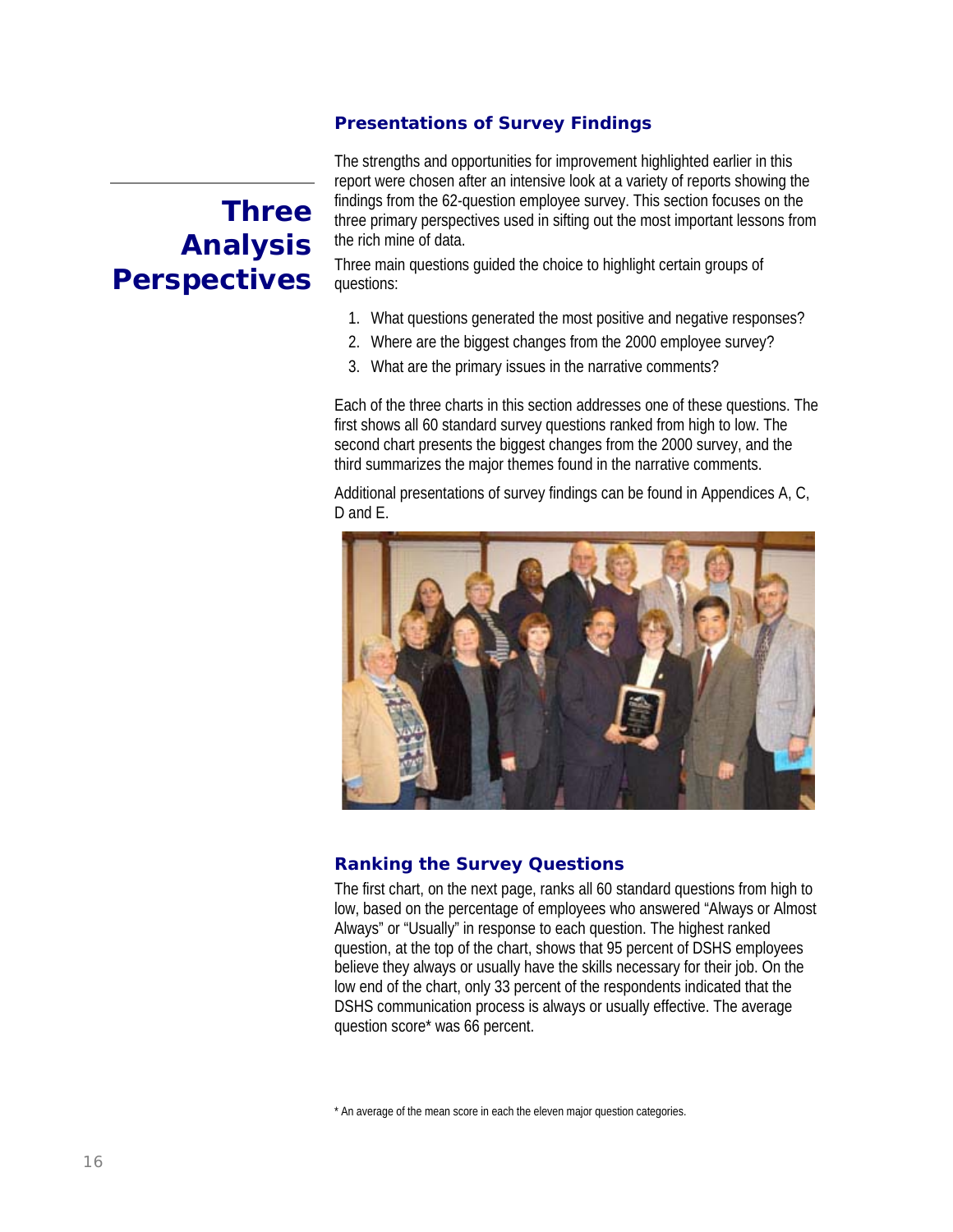## **All survey questions, ranked from high to low\***



 \* Percent of employees answering "Always or Almost Always" or "Usually" for each standard question. "Don't Know" responses were not included in these calculations.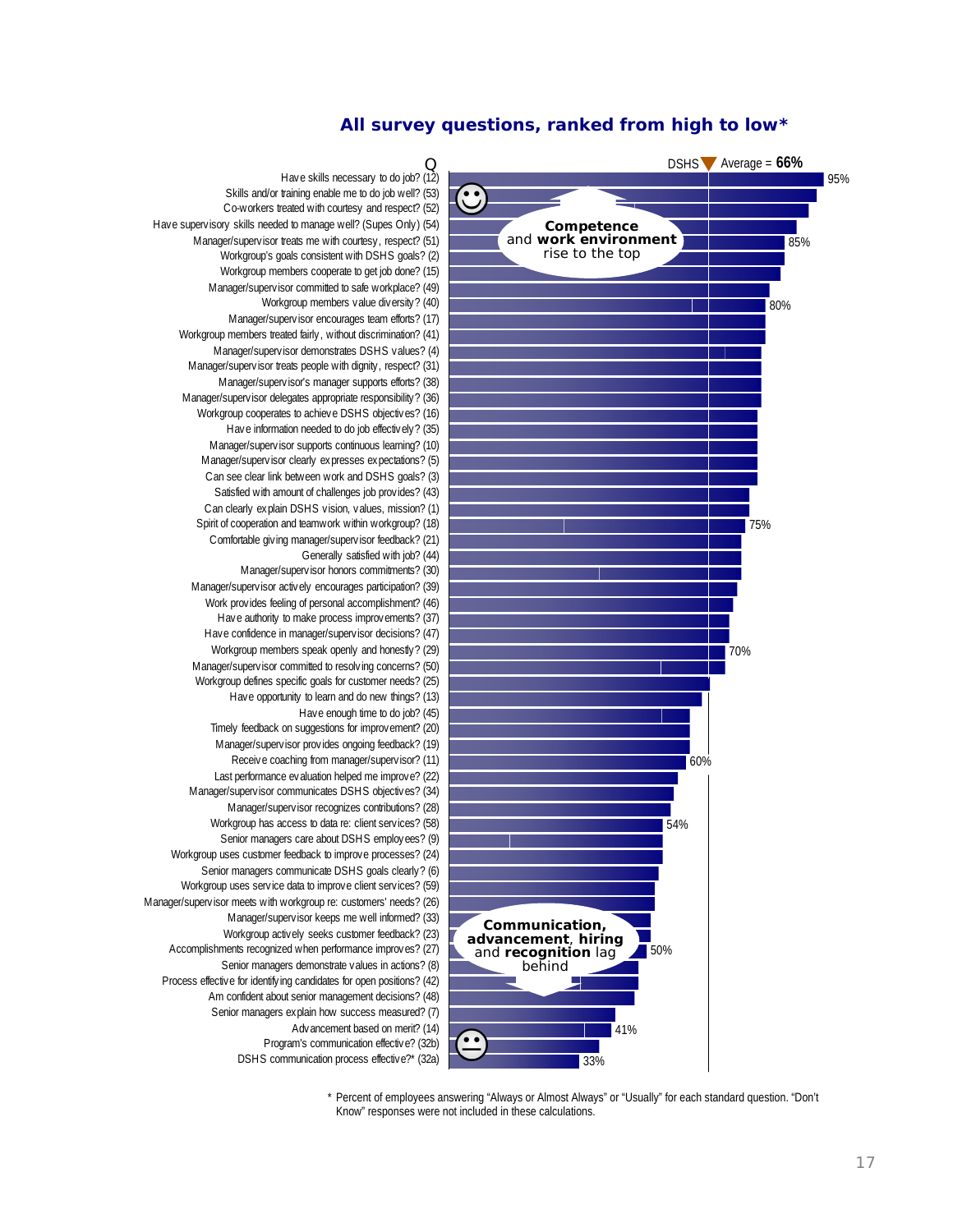## **Comparison to 2000 survey**

The results for most questions were quite similar to those from the 2000 employee survey. There were, however, some fairly large changes. The chart below shows the major changes. Interestingly, the two biggest changes in both the positive and negative directions concerned strategic planning and performance measurement. A comparison of results for all questions between the 2000 survey and the current survey can be found in Appendix C.

## **Changes from 2000 – Percent of Employees Answering "Always" or "Usually"**

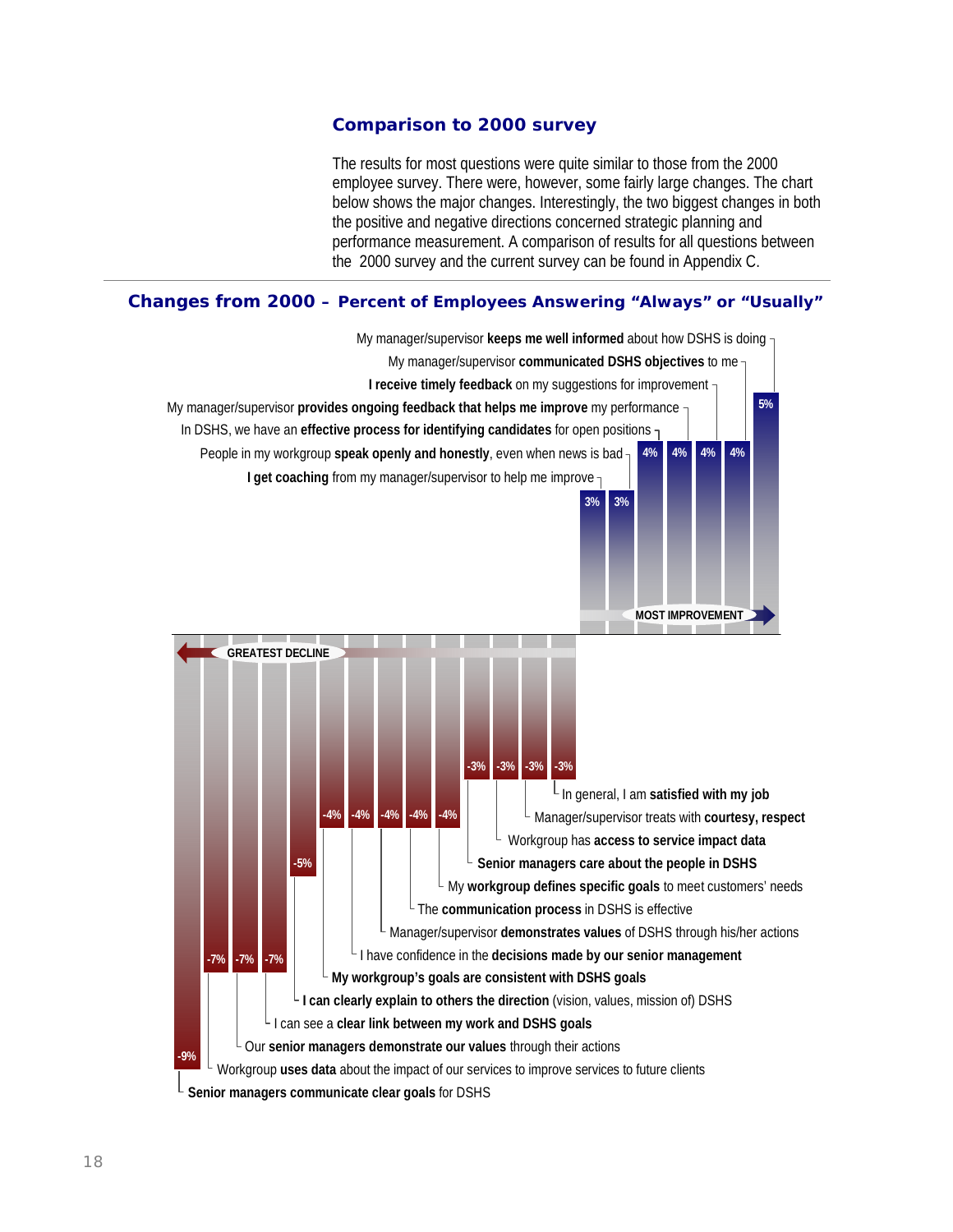## **Major Themes from the Narrative Comments**

The chart below summarizes the themes found in the narrative comments. Each survey respondent was asked two narrative questions:

- What do you like best about your current job?
- What changes would you like to see in your workplace?

The resulting answers produced 256 pages of comments, a rich and overwhelming tapestry of employee experience and perceptions.



As the chart above shows, the most numerous positive comments concern job characteristics and co-workers. Of the respondents who made comments, almost three out of four (73%) made positive mention of their job characteristics and more than one out of four (27%) spoke positively of coworkers.

On the negative side, about one out of three of respondents made negative comments about management (35%); resources (35%); and general subjects, often policies and procedures (33%). Although communication and personnel practices had very low scores on the standard survey questions, these issues were less frequently mentioned in the narrative comments. Slightly more than one in five (21%) made negative comments about communication, while more than one in ten (13%) criticized personnel practices.

A more detailed summary of narrative themes and coding categories can be found in Appendices E and F.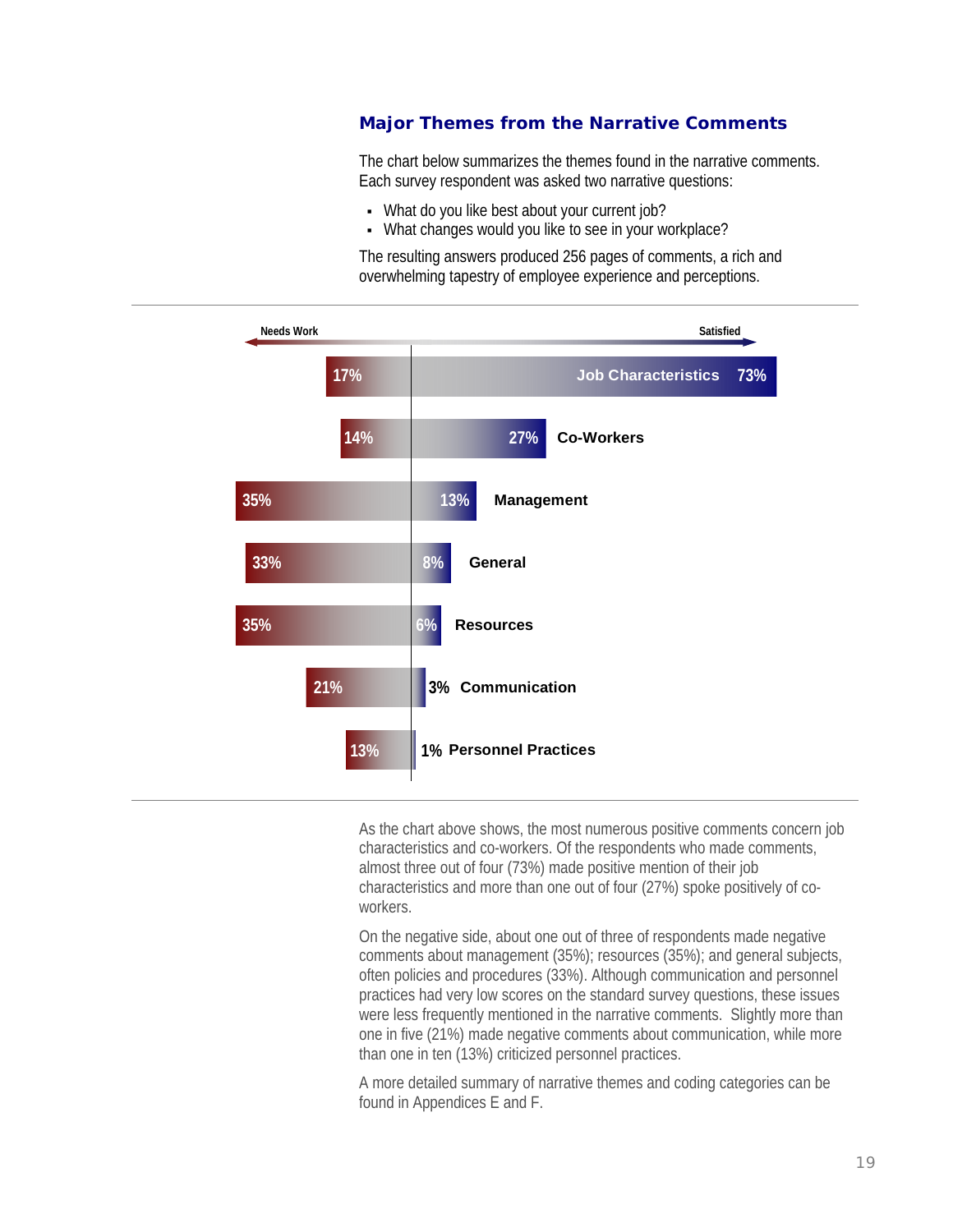## *"I really hope this survey is taken seriously; there need to be some changes."*

*"I believe that a survey as this one could go a long way in helping and that is much appreciated."* 

*"I'm afraid to say anything too negative in this survey because it then comes back to haunt you in the form of more meetings and more discussion of goals and missions, which does nothing to get my cases out the door."* 

*". . . Maybe comments like this will encourage them to ask us and really listen."* 

 *"Ill get down off my soapbox now before any cynicism creeps in. Thanks for at least listening."* 

*"The reason this survey was poorly responded to . . . is a testimonial to the significant employee apathy that exists as a result of the disconnection between management and staff and the lack of genuine administrative support. This problem is present from the governor's office down and is imbedded in the existing culture of state service. Nothing less than a wholesale change of this dismal paradigm is going to resolve the problem that is ours. Evidence that this is all true lies in the fact that this statement will never be published in a summary of the survey for others to see."* 

> *"Thank you for allowing me to vent . . ."*

*"I haven't seen any progress/changes from last year's survey, or the communication survey, or any other survey, why would I waste my time?"* 

## **Is management committed to resolving the concerns identified in this survey?**

**Most employees think so, though some aren't sure.** One in five responded "don't know," but of those who did respond 70 percent said, **"YES!"** 



## **Response to the Survey**

Most of the issues identified in this survey are best addressed at the program level. DSHS leaders have asked each program within DSHS do the following:

- $\blacktriangle$  Review and analyze the results of their survey
- $\triangle$  Look at other sources of data that may shed further light on employee issues. Examples of other data sources include focus groups, the agency self-assessment survey, other surveys conducted within the agency, and Quality Improvement Team suggestions
- $\blacktriangle$  Formulate an action plan to address the most important issues
- $\blacktriangle$  Institute measures to assess the success of the action plan to include a follow-up employee survey in the next two years

Because the individual program surveys that make up this DSHS Employee Survey were conducted over an extended time period, the various programs are at different stages in this process. Some programs have initiated action plans, while others are still reviewing the initial data.

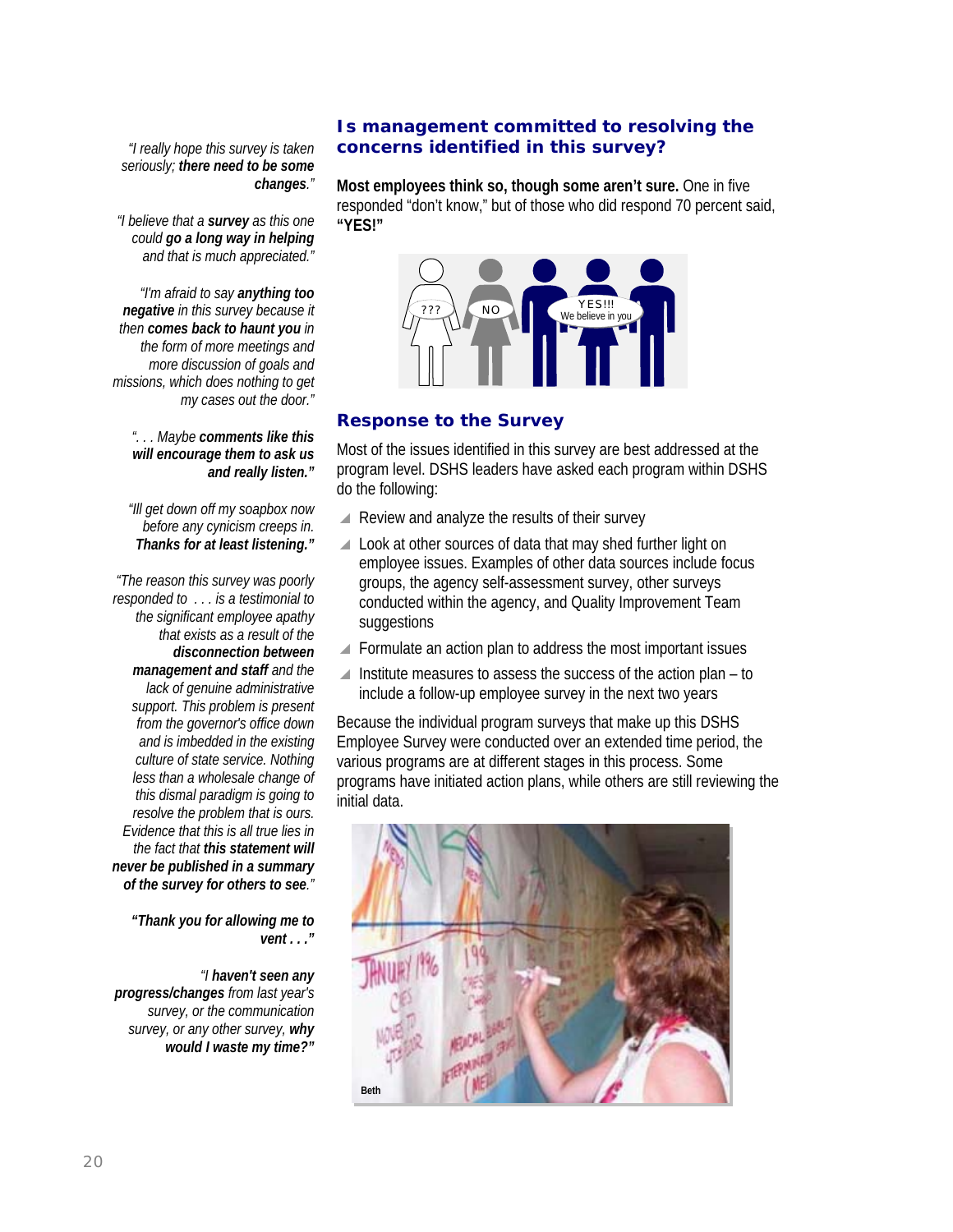## **Appendices**

More detailed information about the survey may be found in the Appendices, listed below.

| Comparison with All Employee Surveys Administered         |  |
|-----------------------------------------------------------|--|
|                                                           |  |
| Comment Themes - Categories for Coding Narrative Comments |  |

## **How to find the appendices:**

- $\blacktriangle$  Appendix A is found on the next two pages of this document.
- $\blacktriangle$  Appendices B to F can be found online along with this report (Report Number 11.122) on the RDA website: http://www1.dshs.wa.gov/rda



An agency that cares about people . . .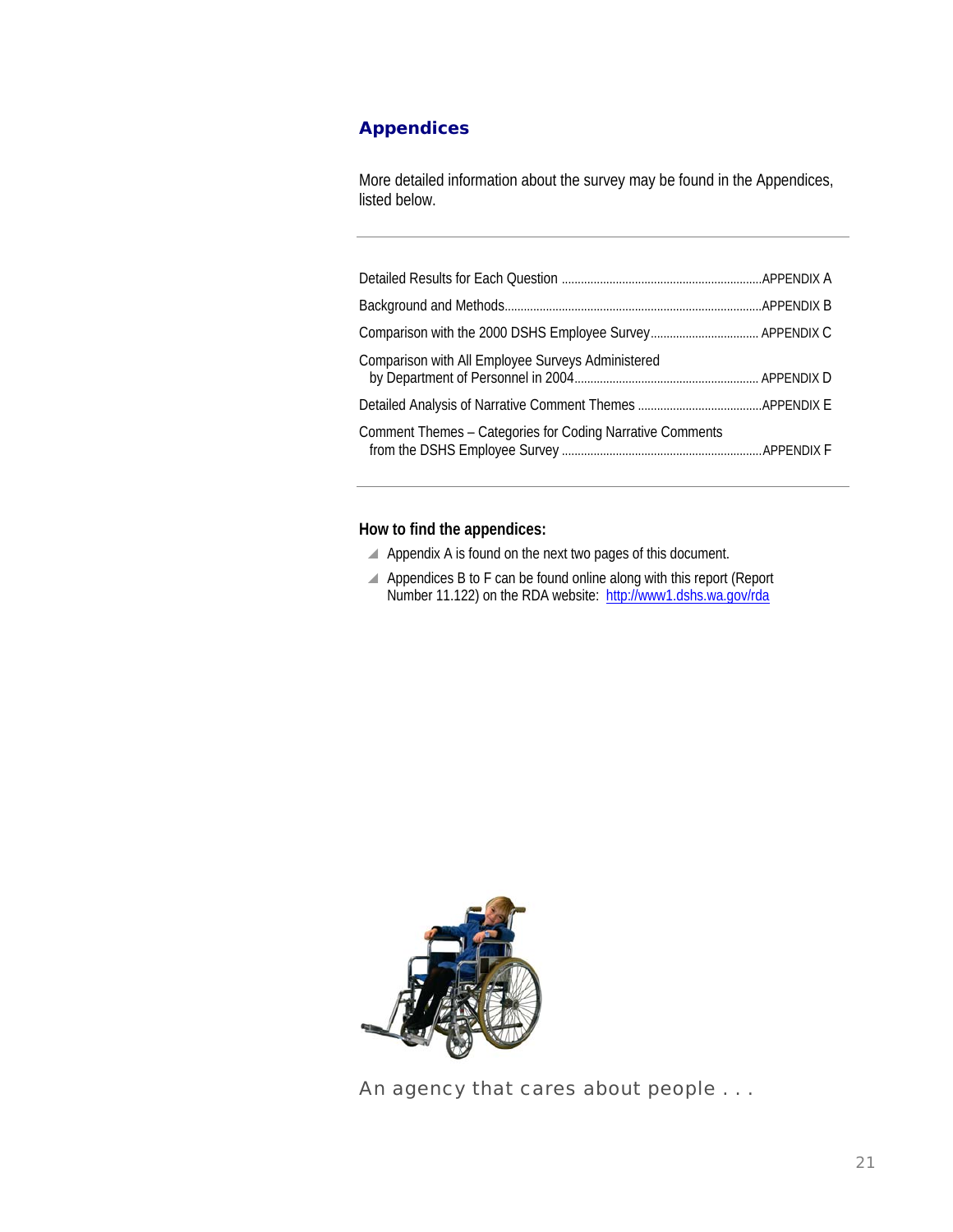## **Detailed Results for DSHS 2002-04 Employee Survey**

**All DSHS Staff (Weighted)**

|                |                                                                                                 | PERCENT OF ALL RESPONSES                    |                |                     |        |                                           |                      |         | Percent                |
|----------------|-------------------------------------------------------------------------------------------------|---------------------------------------------|----------------|---------------------|--------|-------------------------------------------|----------------------|---------|------------------------|
|                | <b>QUESTION</b>                                                                                 | <b>Almost</b><br>Always or<br><b>Always</b> | <b>Usually</b> | <b>Occasionally</b> | Seldom | <b>Almost</b><br>Never or<br><b>Never</b> | Don't<br><b>Know</b> | Average | Always or<br>Usually** |
|                | <b>DIRECTION</b>                                                                                |                                             |                |                     |        |                                           |                      | 4.14    | 79%                    |
| Q1             | I can clearly explain to others the direction (vision, values,<br>mission of) DSHS.             | 39%                                         | 35%            | 13%                 | 7%     | 4%                                        | 3%                   | 4.00    | 76%                    |
| Q <sub>2</sub> | My work group's goals are consistent with DSHS goals.                                           | 48%                                         | 32%            | 9%                  | 3%     | 2%                                        | 6%                   | 4.29    | 85%                    |
| Q3             | I can see a clear link between my work and DSHS goals.                                          | 42%                                         | 33%            | 13%                 | 6%     | 3%                                        | 4%                   | 4.10    | 78%                    |
| Q4             | My manager/supervisor demonstrates the values of DSHS                                           | 50%                                         | 26%            | 11%                 | 5%     | 4%                                        | 4%                   | 4.18    | 79%                    |
| Q5             | through his/her actions.<br>My manager/supervisor clearly expresses work expectations<br>to me. | 50%                                         | 27%            | 11%                 | 6%     | 5%                                        | 1%                   | 4.13    | 78%                    |
|                | <b>SENIOR MANAGERS</b>                                                                          |                                             |                |                     |        |                                           |                      | 3.29    | 50%                    |
| Q6             | Our senior managers communicate clear goals for DSHS.                                           | 20%                                         | 31%            | 22%                 | 13%    | 9%                                        | 5%                   | 3.41    | 53%                    |
| Q7             | Our senior managers explain how they measure the success                                        | 16%                                         | 24%            | 23%                 | 17%    | 14%                                       | 6%                   | 3.11    | 42%                    |
|                | of DSHS.                                                                                        |                                             |                |                     |        |                                           |                      |         |                        |
| Q8             | Our senior managers demonstrate our values through their<br>actions.                            | 19%                                         | 26%            | 20%                 | 15%    | 13%                                       | 7%                   | 3.25    | 48%                    |
| Q9             | Our senior managers care about the people in DSHS.                                              | 26%                                         | 24%            | 16%                 | 13%    | 13%                                       | 9%                   | 3.40    | 54%                    |
|                | LEARNING AND DEVELOPMENT                                                                        |                                             |                |                     |        |                                           |                      | 3.80    | 67%                    |
|                | Q10 My manager/supervisor supports my participation in                                          | 51%                                         | 25%            | 11%                 | 6%     | 5%                                        | 2%                   | 4.15    | 78%                    |
|                | continuous learning.                                                                            |                                             |                |                     |        |                                           |                      |         |                        |
|                | Q11 I get coaching from my manager/supervisor to help me                                        | 35%                                         | 24%            | 18%                 | 12%    | 10%                                       | 1%                   | 3.63    | 60%                    |
|                | improve.<br>Q12 I have the skills I need to do my job.                                          | 63%                                         | 32%            | 4%                  | 1%     | 0%                                        | 0%                   | 4.57    | 95%                    |
|                | Q13 I have the opportunity to learn and do new things in my job.                                | 38%                                         | 26%            | 20%                 | 10%    | 6%                                        | 0%                   | 3.79    | 64%                    |
| Q14            | In my work group, advancement is based on merit.                                                | 15%                                         | 19%            | 13%                 | 15%    | 22%                                       | 16%                  | 2.88    | 41%                    |
|                | <b>TEAMWORK</b>                                                                                 |                                             |                |                     |        |                                           |                      | 4.15    | 79%                    |
| Q15            | The people in my work group cooperate to get the job done.                                      | 49%                                         | 34%            | 10%                 | 4%     | 2%                                        | 0%                   | 4.26    | 84%                    |
|                | Q16 My work group cooperates with other work groups to                                          | 41%                                         | 36%            | 14%                 | 5%     | 2%                                        | 2%                   | 4.11    | 78%                    |
|                | achieve DSHS objectives.<br>Q17 My manager/supervisor encourages us to work as a team.          | 56%                                         | 23%            | 10%                 | 5%     | 5%                                        | 1%                   | 4.22    | 80%                    |
|                | Q18 A spirit of cooperation and teamwork exists in my work                                      | 44%                                         | 30%            | 14%                 | 7%     | 5%                                        | 1%                   | 4.03    | 75%                    |
|                | group.                                                                                          |                                             |                |                     |        |                                           |                      |         |                        |
|                | <b>FEEDBACK</b>                                                                                 |                                             |                |                     |        |                                           |                      | 3.68    | 63%                    |
|                | Q19 My manager/supervisor gives me ongoing feedback that                                        | 31%                                         | 29%            | 19%                 | 12%    | 8%                                        | 0%                   | 3.63    | 61%                    |
|                | helps me improve my performance.                                                                |                                             |                |                     |        |                                           |                      |         |                        |
|                | Q20 I receive timely feedback on my suggestions for                                             | 30%                                         | 29%            | 17%                 | 12%    | 9%                                        | 3%                   | 3.60    | 61%                    |
|                | improvement.<br>Q21 I am comfortable giving my manager/supervisor feedback.                     | 47%                                         | 27%            | 11%                 | 7%     | 8%                                        | 0%                   | 4.00    | 74%                    |
|                | Q22 My last performance evaluation helped me to improve my                                      | 28%                                         | 23%            | 13%                 | 11%    | 13%                                       | 12%                  | 3.48    | 58%                    |
|                | job performance.                                                                                |                                             |                |                     |        |                                           |                      |         |                        |
|                | <b>CUSTOMER FOCUS/SERVICE</b>                                                                   |                                             |                |                     |        |                                           |                      | 3.48    | 56%                    |
|                | Q23 In my work group, we actively seek out customer feedback.                                   | 22%                                         | 26%            | 21%                 | 15%    | 11%                                       | 5%                   | 3.36    | 51%                    |
| Q24            | In my work group, we use customer feedback to improve                                           | 24%                                         | 27%            | 20%                 | 13%    | 10%                                       | 5%                   | 3.44    | 54%                    |
|                | our work processes.<br>Q25 In my work group, we define specific goals for meeting the           | 33%                                         | 30%            | 16%                 | 10%    | 7%                                        | 4%                   | 3.75    | 66%                    |
|                | needs of our customers.                                                                         |                                             |                |                     |        |                                           |                      |         |                        |
|                | Q26 My manager/supervisor meets with my work group to                                           | 27%                                         | 24%            | 19%                 | 14%    | 13%                                       | 3%                   | 3.39    | 52%                    |
|                | discuss how well we are meeting our customers' needs.                                           |                                             |                |                     |        |                                           |                      |         |                        |
|                | <b>RECOGNITION, TRUST &amp; RESPECT</b>                                                         |                                             |                |                     |        |                                           |                      | 3.76    | 66%                    |
|                | Q27 When I improve my performance, my accomplishments are                                       | 24%                                         | 25%            | 20%                 | 16%    | 14%                                       | 2%                   | 3.30    | 50%                    |
|                | recognized.<br>Q28 My manager/supervisor recognizes work groups/employees                       | 28%                                         | 26%            | 19%                 | 14%    | 11%                                       | 3%                   | 3.48    | 56%                    |
|                | for their contribution to customer satisfaction.                                                |                                             |                |                     |        |                                           |                      |         |                        |
|                | Q29 The people in my work group speak openly and honestly,                                      | 36%                                         | 33%            | 14%                 | 9%     | 7%                                        | 1%                   | 3.83    | 70%                    |
|                | even when the news is bad.                                                                      |                                             |                |                     |        |                                           |                      |         | 74%                    |
|                | Q30   can depend on my manager/supervisor to honor the<br>commitments he/she makes.             | 43%                                         | 30%            | 12%                 | 7%     | 7%                                        | 2%                   | 3.97    |                        |
|                | Q31 My manager/supervisor treats people with dignity and                                        | 55%                                         | 23%            | 10%                 | 5%     | 5%                                        | 1%                   | 4.19    | 79%                    |
|                | respect.                                                                                        |                                             |                |                     |        |                                           |                      |         |                        |

*Continued on next page* 

\* Average on scale from 1 (Almost Never or Never) to 5 (Almost Always or Always) of those who gave a definitive answer. Denominator excludes "Don't Know."

\*\* Percent of those who gave a definitive answer. Denominator excludes "Don't Know."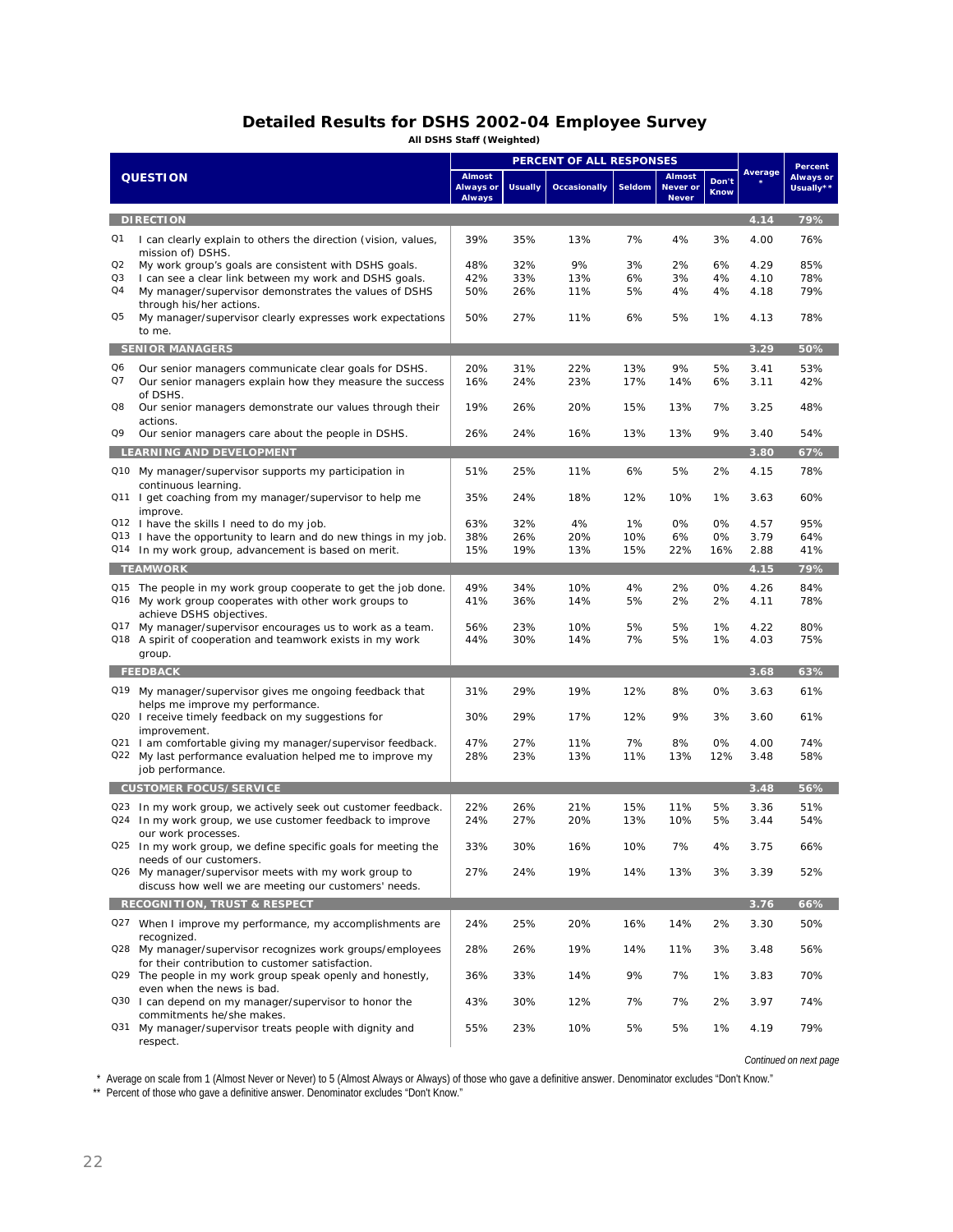# **Detailed Results for DSHS 2002-04 Employee Survey**

**All DSHS Staff (Weighted)**

|                                                                                                                                                                                                       |                                             |                   | PERCENT OF ALL RESPONSES |                   |                                           |                      |                      | Percent                       |
|-------------------------------------------------------------------------------------------------------------------------------------------------------------------------------------------------------|---------------------------------------------|-------------------|--------------------------|-------------------|-------------------------------------------|----------------------|----------------------|-------------------------------|
| <b>QUESTION</b>                                                                                                                                                                                       | <b>Almost</b><br>Always or<br><b>Always</b> | <b>Usually</b>    | <b>Occasionally</b>      | Seldom            | <b>Almost</b><br>Never or<br><b>Never</b> | Don't<br><b>Know</b> | Average              | <b>Always or</b><br>Usually** |
| <b>INFORMATION</b>                                                                                                                                                                                    |                                             |                   |                          |                   |                                           |                      | 3.45                 | 55%                           |
| Q32a The communication process in DSHS is effective.***<br>Q32b The communication process in my program is effective.<br>Q33 My manager/supervisor keeps me well informed about how<br>DSHS is doing. | 7%<br>9%<br>20%                             | 25%<br>27%<br>30% | 29%<br>27%<br>22%        | 21%<br>19%<br>16% | 13%<br>13%<br>10%                         | 4%<br>6%<br>1%       | 2.89<br>3.01<br>3.35 | 33%<br>38%<br>51%             |
| Q34 My manager/supervisor communicated DSHS objectives to<br>me.                                                                                                                                      | 25%                                         | 31%               | 19%                      | 13%               | 10%                                       | 2%                   | 3.47                 | 57%                           |
| Q35 I have the information I need to do my job effectively.                                                                                                                                           | 32%                                         | 45%               | 15%                      | 4%                | 3%                                        | 1%                   | 4.01                 | 78%                           |
| PARTICIPATION AND INVOLVEMENT                                                                                                                                                                         |                                             |                   |                          |                   |                                           |                      | 4.01                 | 75%                           |
| Q36 My manager/supervisor delegates the right amount of<br>responsibility to me.<br>Q37 I have the authority to make improvements to my work                                                          | 39%<br>41%                                  | 38%<br>28%        | 11%<br>13%               | 6%<br>8%          | 4%<br>7%                                  | 1%<br>2%             | 4.04<br>3.90         | 79%<br>71%                    |
| processes.<br>Q38 My manager/supervisor's manager supports our efforts to do                                                                                                                          | 48%                                         | 29%               | 11%                      | 5%                | 4%                                        | 3%                   | 4.14                 | 79%                           |
| the right thing for our customers.<br>Q39 My manager/supervisor actively encourages our participation<br>in quality improvement activities.                                                           | 44%                                         | 27%               | 12%                      | 7%                | 6%                                        | 3%                   | 3.97                 | 73%                           |
| <b>DIVERSITY</b>                                                                                                                                                                                      |                                             |                   |                          |                   |                                           |                      | 3.85                 | 69%                           |
| Q40 In my work group, we value diversity (opinion, thought, life<br>experiences, etc.).                                                                                                               | 50%                                         | 29%               | 10%                      | 6%                | 4%                                        | 2%                   | 4.18                 | 80%                           |
| Q41 In my work group, people are treated fairly, without<br>discrimination.                                                                                                                           | 53%                                         | 26%               | 9%                       | 6%                | 5%                                        | 1%                   | 4.18                 | 80%                           |
| Q42 In DSHS, we have an effective process for identifying<br>candidates for open positions.                                                                                                           | 18%                                         | 22%               | 16%                      | 14%               | 14%                                       | 16%                  | 3.20                 | 48%                           |
| <b>JOB SATISFACTION</b>                                                                                                                                                                               |                                             |                   |                          |                   |                                           |                      | 3.82                 | 69%                           |
| Q43   am satisfied with the amount of challenges my job<br>provides.                                                                                                                                  | 40%                                         | 36%               | 13%                      | 7%                | 4%                                        | 0%                   | 4.01                 | 76%                           |
| Q44 In general, I am satisfied with my job.<br>Q45 I am given enough time to do what is expected of me on my<br>job.                                                                                  | 36%<br>26%                                  | 38%<br>35%        | 15%<br>15%               | 7%<br>13%         | 4%<br>10%                                 | 0%<br>0%             | 3.95<br>3.53         | 74%<br>61%                    |
| Q46 My work gives me a feeling of personal accomplishment.<br>Q47 I have confidence in the decisions made by my                                                                                       | 38%<br>36%                                  | 33%<br>35%        | 17%<br>15%               | 7%<br>7%          | 4%<br>6%                                  | 0%<br>1%             | 3.95<br>3.87         | 72%<br>71%                    |
| manager/supervisor.<br>Q48   have confidence in the decisions made by our senior<br>management.                                                                                                       | 16%                                         | 29%               | 24%                      | 15%               | 12%                                       | 3%                   | 3.22                 | 47%                           |
| Q49 My manager/supervisor is committed to keeping me safe in<br>the workplace.                                                                                                                        | 54%                                         | 24%               | 8%                       | 5%                | 5%                                        | 4%                   | 4.21                 | 81%                           |
| Q50 My manager/supervisor is committed to resolving the<br>concerns identified in this survey.                                                                                                        | 37%                                         | 20%               | 10%                      | 7%                | 8%                                        | 18%                  | 3.86                 | 70%                           |
| <b>WORK ENVIRONMENT</b>                                                                                                                                                                               |                                             |                   |                          |                   |                                           |                      | 4.43                 | 88%                           |
| My manager/supervisor treats me with courtesy and respect.<br>Q51<br>Q52 My fellow workers treat me with courtesy and respect.                                                                        | 64%<br>58%                                  | 21%<br>33%        | 8%<br>6%                 | 4%<br>2%          | 3%<br>1%                                  | 0%<br>0%             | 4.40<br>4.46         | 85%<br>91%                    |
| SKIIIS AND TRAINING                                                                                                                                                                                   |                                             |                   |                          |                   |                                           |                      | 4.39                 | 91%                           |
| Q53 My skills and/or training enable me to do my job well.<br>Q54 I have the supervisory skills I need to manage well in DSHS.<br>(Supervisors Only)                                                  | 57%<br>41%                                  | 36%<br>35%        | 5%<br>7%                 | 1%<br>1%          | 1%<br>2%                                  | 0%<br>15%            | 4.48<br>4.29         | 93%<br>88%                    |
| <b>OUTCOME DATA</b>                                                                                                                                                                                   |                                             |                   |                          |                   |                                           |                      | 3.37                 | 53%                           |
| Q58 My work group has access to data about the impact our<br>services have on clients.                                                                                                                | 20%                                         | 26%               | 19%                      | 10%               | 10%                                       | 16%                  | 3.42                 | 54%                           |
| Q59 My work group uses data about the impact of our services to<br>improve services to future clients.                                                                                                | 19%                                         | 24%               | 16%                      | 12%               | 12%                                       | 18%                  | 3.32                 | 52%                           |
| Average of first 11 Major Categories                                                                                                                                                                  |                                             |                   |                          |                   |                                           |                      | 3.77                 | 66%                           |

\* Average on scale from 1 (Almost Never or Never) to 5 (Almost Always or Always) of those who gave a definitive answer. Denominator excludes "Don't Know."

\*\* Percent of those who gave a definitive answer. Denominator excludes "Don't Know."

\*\*\* Q32a does not include MAA and DDD responses. These two programs were only asked 32b.